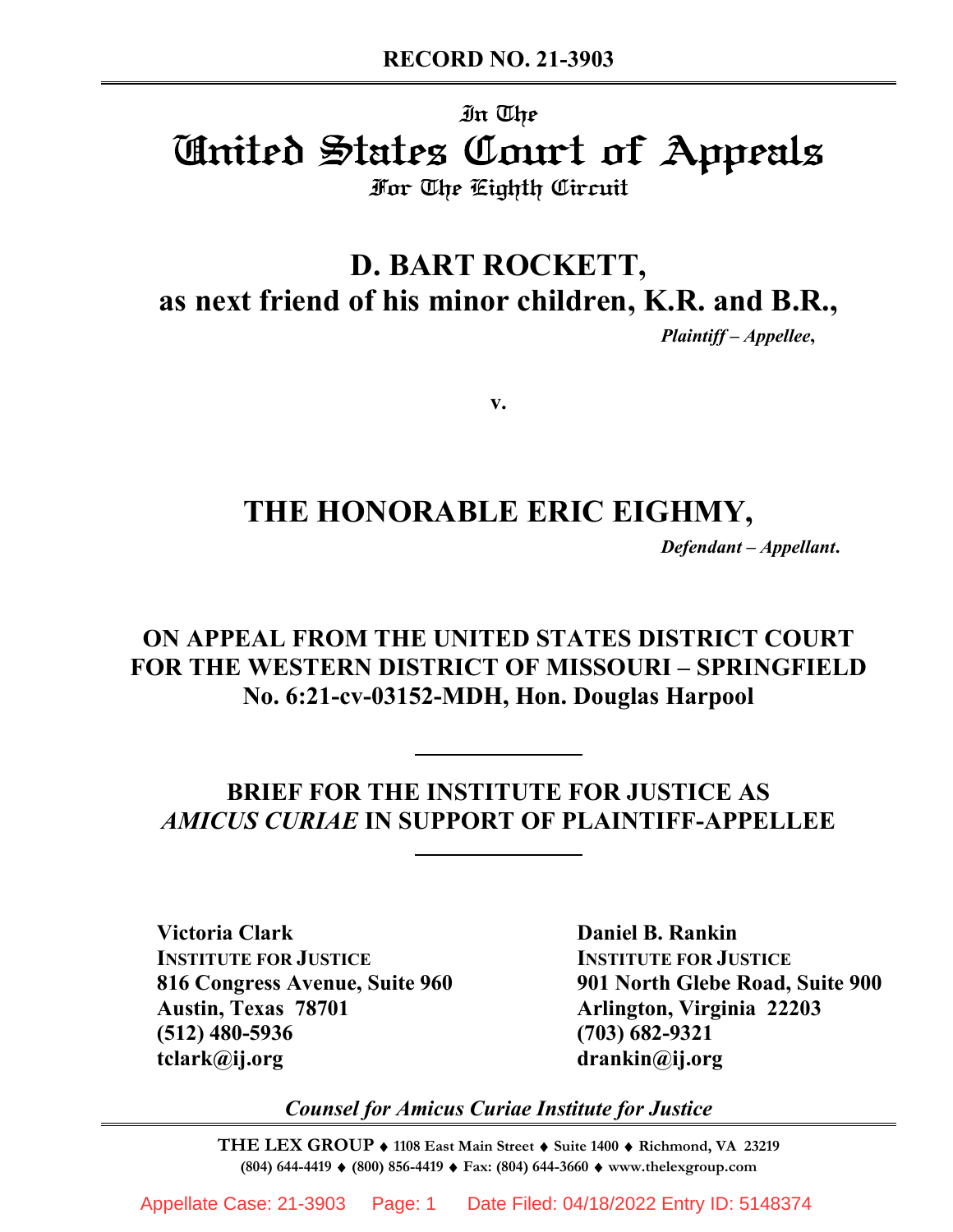#### **CORPORATE DISCLOSURE STATEMENT**

Pursuant to Federal Rule of Appellate Procedure 26.1, *amicus curiae* the Institute for Justice does not have a parent corporation, and no publicly held corporation owns any portion of its stock.

> /s/ Daniel B. Rankin Daniel B. Rankin

*Counsel for Amicus Curiae Institute for Justice*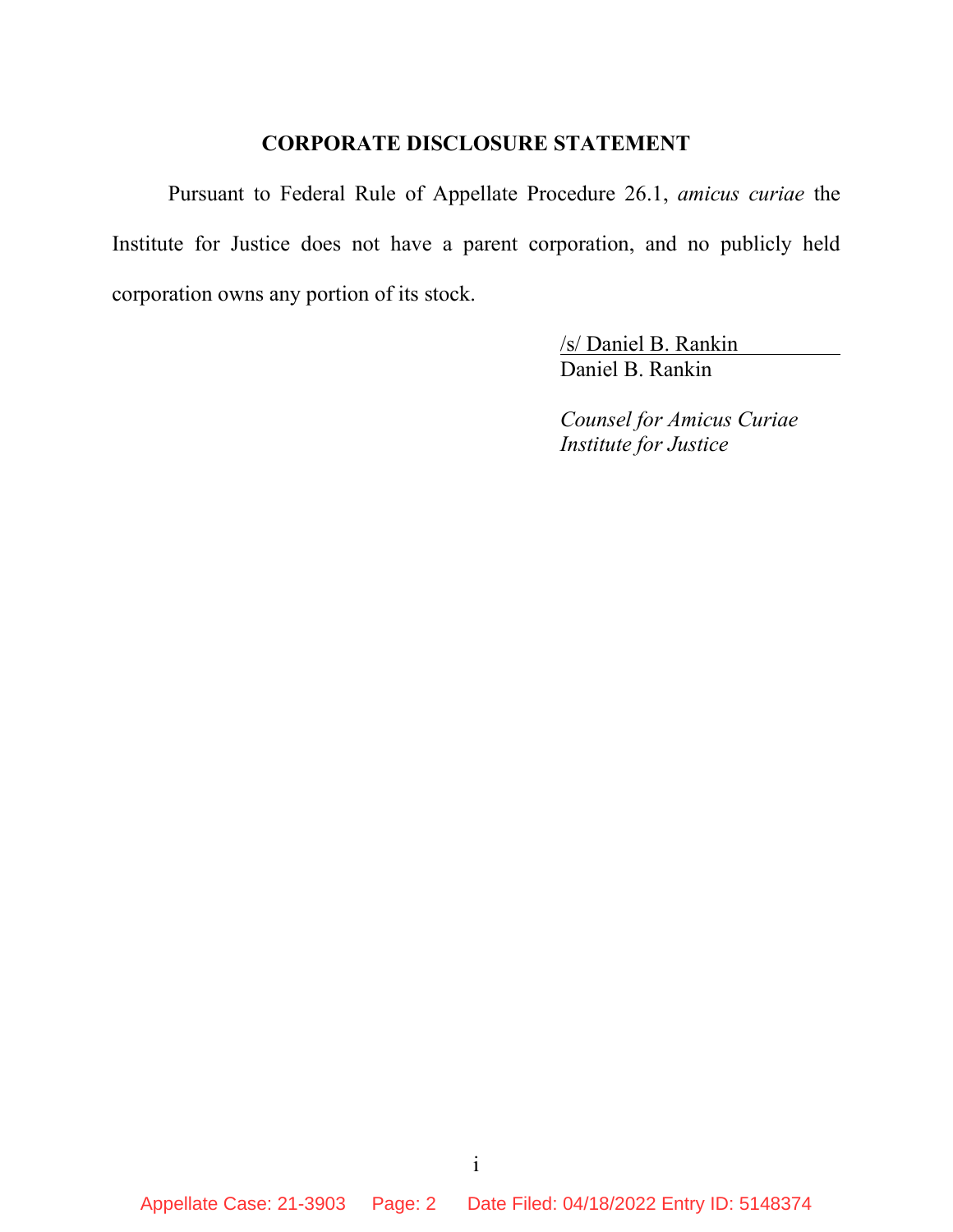# **TABLE OF CONTENTS**

| $\mathbf{I}$ . |           | Judicial immunity originates from English common law, but its<br>scope was limited and not easily translatable to the American |
|----------------|-----------|--------------------------------------------------------------------------------------------------------------------------------|
|                | A.        | Judicial immunity arose out of lawsuits against judges,                                                                        |
|                | <b>B.</b> | Sir Edward Coke introduced an early version of judicial                                                                        |
|                | $C$ .     | Post-Floyd English cases defined the limits of judicial<br>immunity through jurisdiction, court level, malicious acts,         |
| II.            |           | Pre- <i>Bradley</i> , American judges did not have uniformly broad                                                             |
|                | A.        | No uniform rule of judicial immunity existed in the early                                                                      |
|                | B.        | Congress abolished judicial immunity in Reconstruction-                                                                        |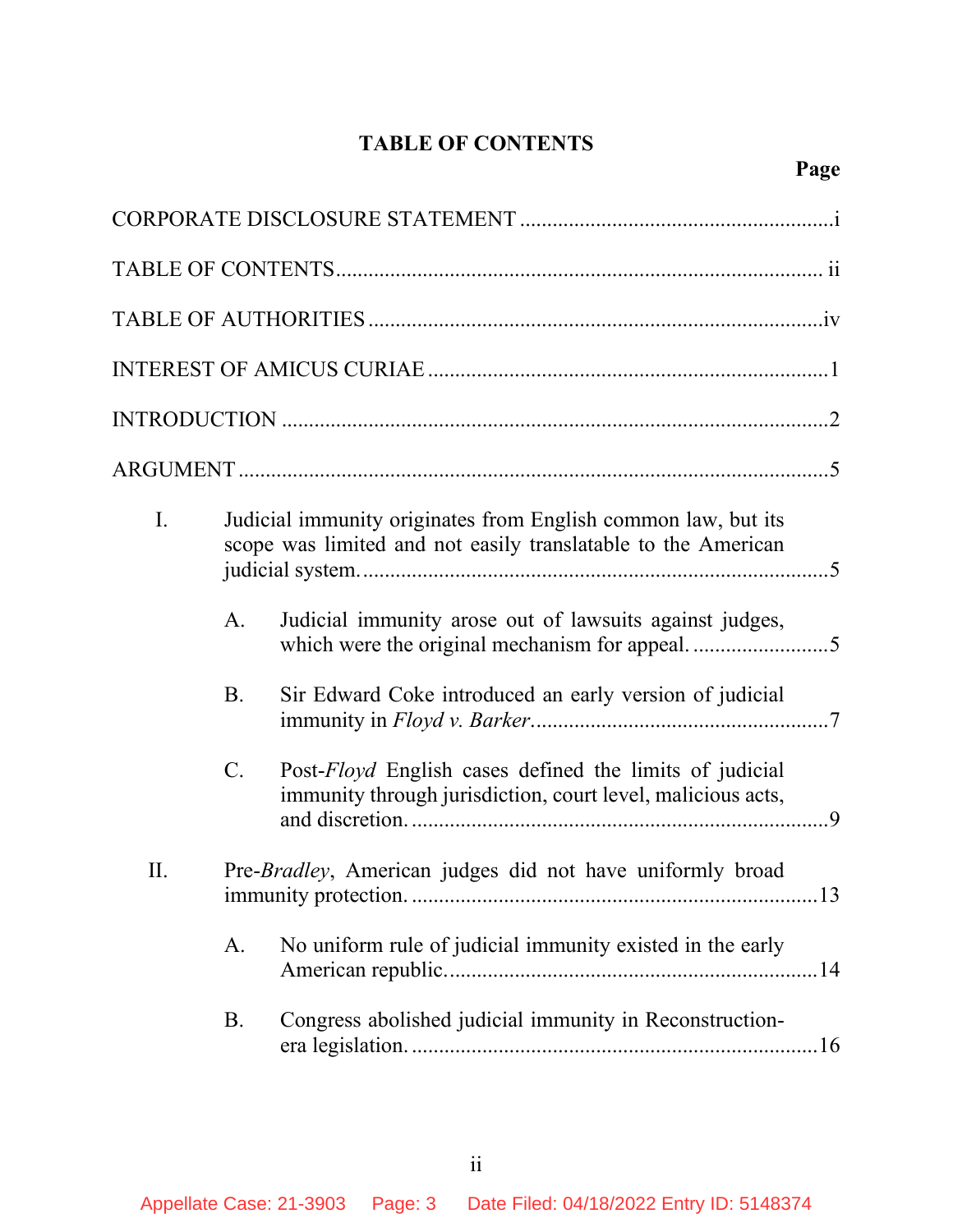| III. | The Supreme Court mistakenly revived judicial immunity for all                                                                                                                               |     |
|------|----------------------------------------------------------------------------------------------------------------------------------------------------------------------------------------------|-----|
|      | The Court mischaracterized judicial immunity as "settled"<br>A.                                                                                                                              |     |
|      | The Court wrongly concluded judicial immunity survived<br>B.                                                                                                                                 | .22 |
| IV.  | Judge Eighmy's uniquely egregious actions find no protection in<br>either the history of judicial immunity or in its modern<br>reformulation. The doctrine should not be needlessly expanded | .24 |
|      |                                                                                                                                                                                              | .27 |
|      |                                                                                                                                                                                              |     |
|      |                                                                                                                                                                                              |     |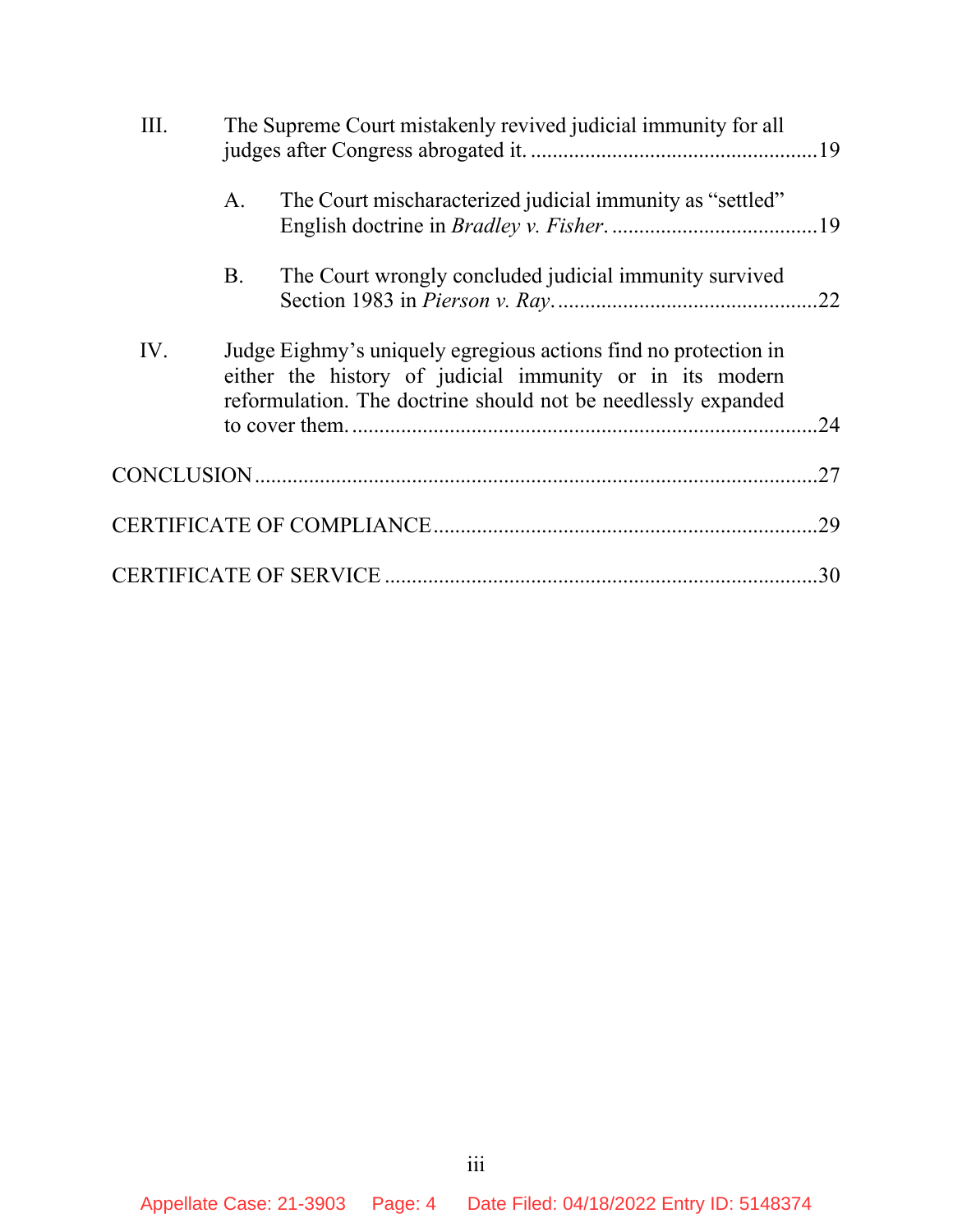### **TABLE OF AUTHORITIES**

#### **CASES**

| Bradley v. Fisher,                                |
|---------------------------------------------------|
| Brownback v. King,                                |
| Burns v. Reed,                                    |
| Case of the Marshalsea,                           |
| Egbert v. Boule,                                  |
| Ex parte Bradley,                                 |
| Floyd v. Barker,                                  |
| Forrester v. White,                               |
| Free Enter. Fund v. Pub. Co. Acct. Oversight Bd., |
| Garza v. Idaho,                                   |
| Hamilton v. Williams,                             |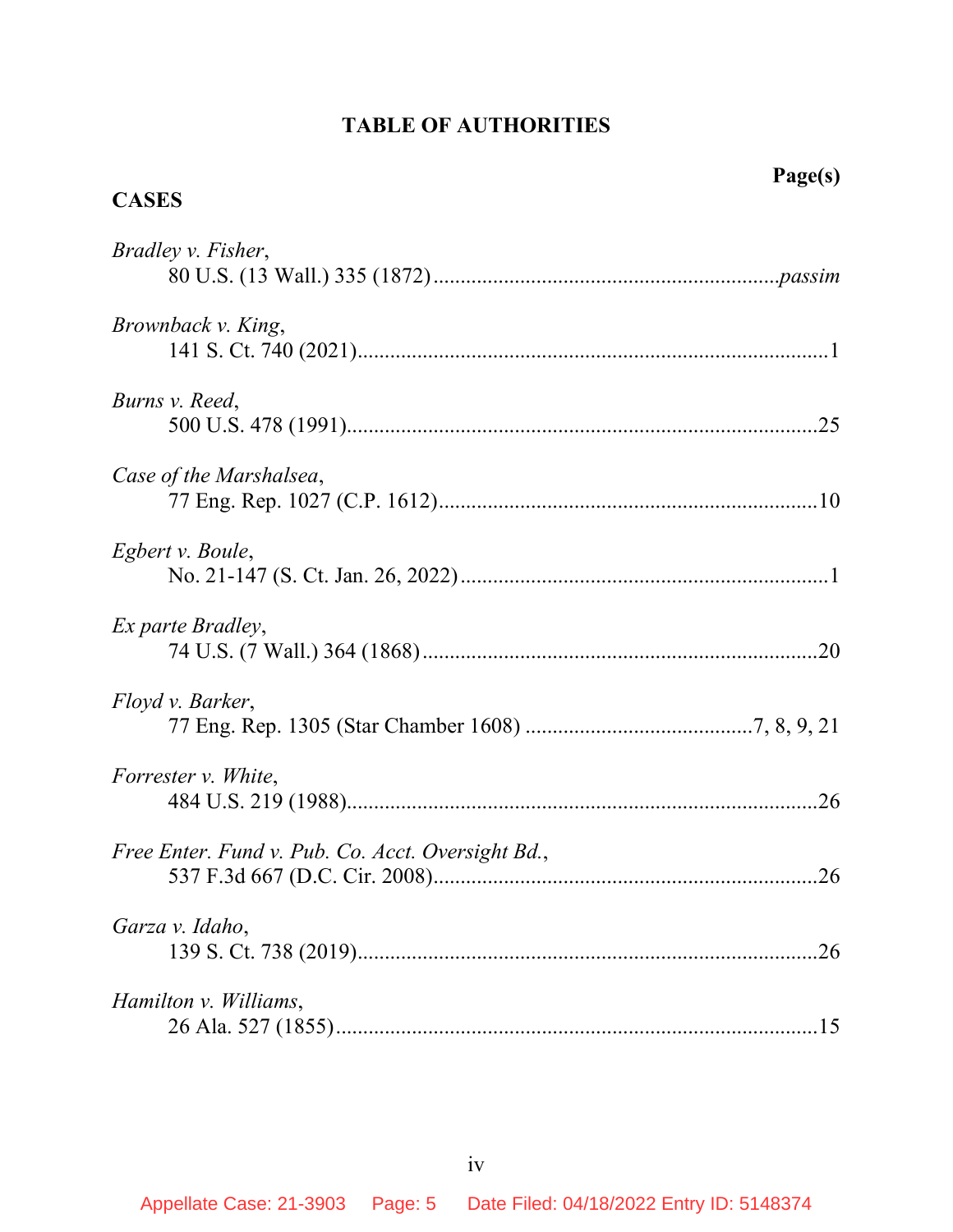| Nat'l Lab. Rels. Bd. v. Int'l Ass'n of Bridge, Structural, Ornamental,<br>& Reinforcing Iron Workers, Local 229, |
|------------------------------------------------------------------------------------------------------------------|
|                                                                                                                  |
| Peacock v. Bell,                                                                                                 |
| Pierson v. Ray,                                                                                                  |
| Randall v. Brigham,                                                                                              |
| Taaffe v. Downes,                                                                                                |
| Taylor v. Nesfield,                                                                                              |
| Terry v. Huntington,                                                                                             |
| Wasson v. Mitchell,                                                                                              |
| Yates v. Lansing,                                                                                                |
| <b>STATUTES</b>                                                                                                  |
|                                                                                                                  |
|                                                                                                                  |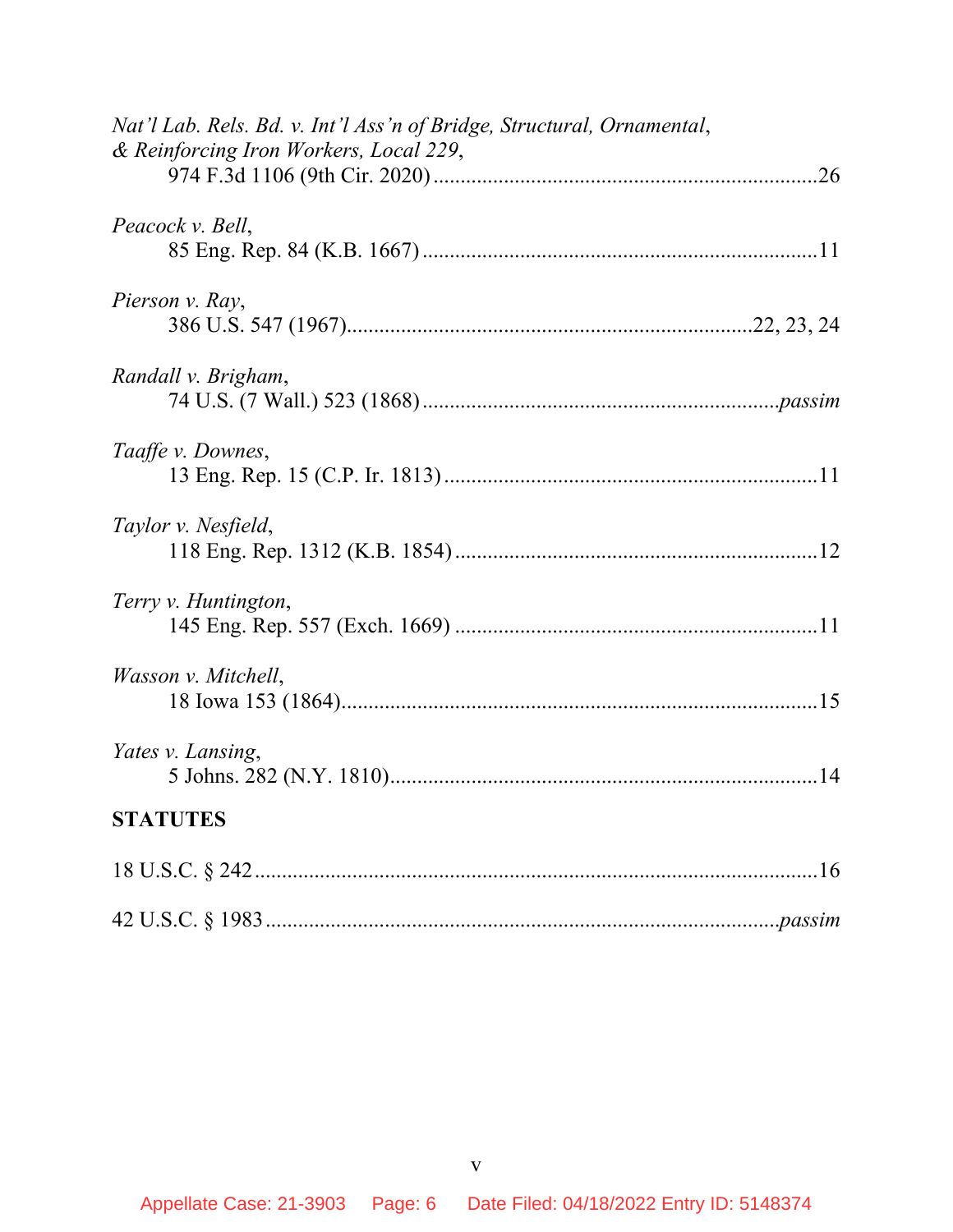# **CONSTITUTIONAL PROVISIONS**

| <b>RULES</b>                                                                                                                                                      |  |
|-------------------------------------------------------------------------------------------------------------------------------------------------------------------|--|
|                                                                                                                                                                   |  |
|                                                                                                                                                                   |  |
| <b>OTHER AUTHORITIES</b>                                                                                                                                          |  |
| An Act to enforce the Provisions of the Fourteenth Amendment to the<br>Constitution of the United States, and for other Purposes,                                 |  |
| Andrew Johnson,<br>Veto Message (Mar. 27, 1866), in 8 A Compilation of the Messages and Papers<br>of the Presidents 3603-11 (James D. Richardson ed., 1897)16, 17 |  |
| Catherine D. Bowen,                                                                                                                                               |  |
| Comment,<br>Liability of Judicial Officers Under Section 1983,                                                                                                    |  |
| Cong. Globe,                                                                                                                                                      |  |
| Cong. Globe,                                                                                                                                                      |  |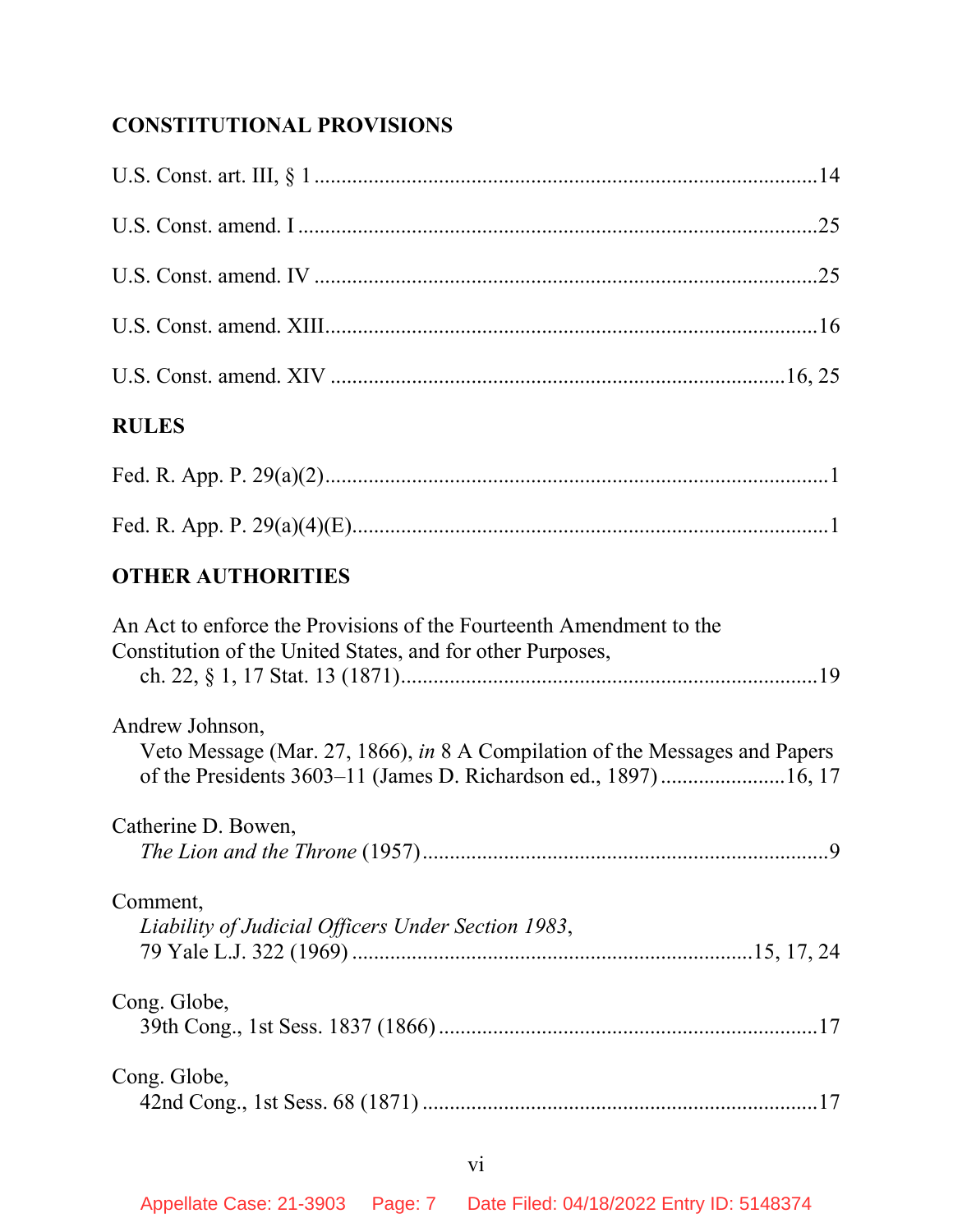| Cong. Globe,                                                                |
|-----------------------------------------------------------------------------|
|                                                                             |
| Don B. Kates, Jr.,                                                          |
| Immunity of State Judges Under the Federal Civil Rights Acts:               |
|                                                                             |
| Douglas G. Greene,                                                          |
| The Court of the Marshalsea in Late Tudor and Stuart England,               |
|                                                                             |
| Institute for Justice,                                                      |
| 50 Shades of Government Immunity (Jan. 25, 2022),                           |
|                                                                             |
| J. Randolph Block,                                                          |
| Stump v. Sparkman and the History of Judicial Immunity,                     |
|                                                                             |
| James E. Pfander & Daniel D. Birk,                                          |
| Article III and the Scottish Judiciary, 124 Harv. L. Rev. 1613 (2011)14     |
| Jay M. Feinman & Roy S. Cohen,                                              |
|                                                                             |
| Patrick Jaicomo & Anya Bidwell,                                             |
| Recalibrating Qualified Immunity,                                           |
|                                                                             |
| Robert C. Waters,                                                           |
| Judicial Immunity vs. Due Process: When Should a Judge Be Subject to Suit?, |
|                                                                             |
| Stephen E. Sachs,                                                           |
|                                                                             |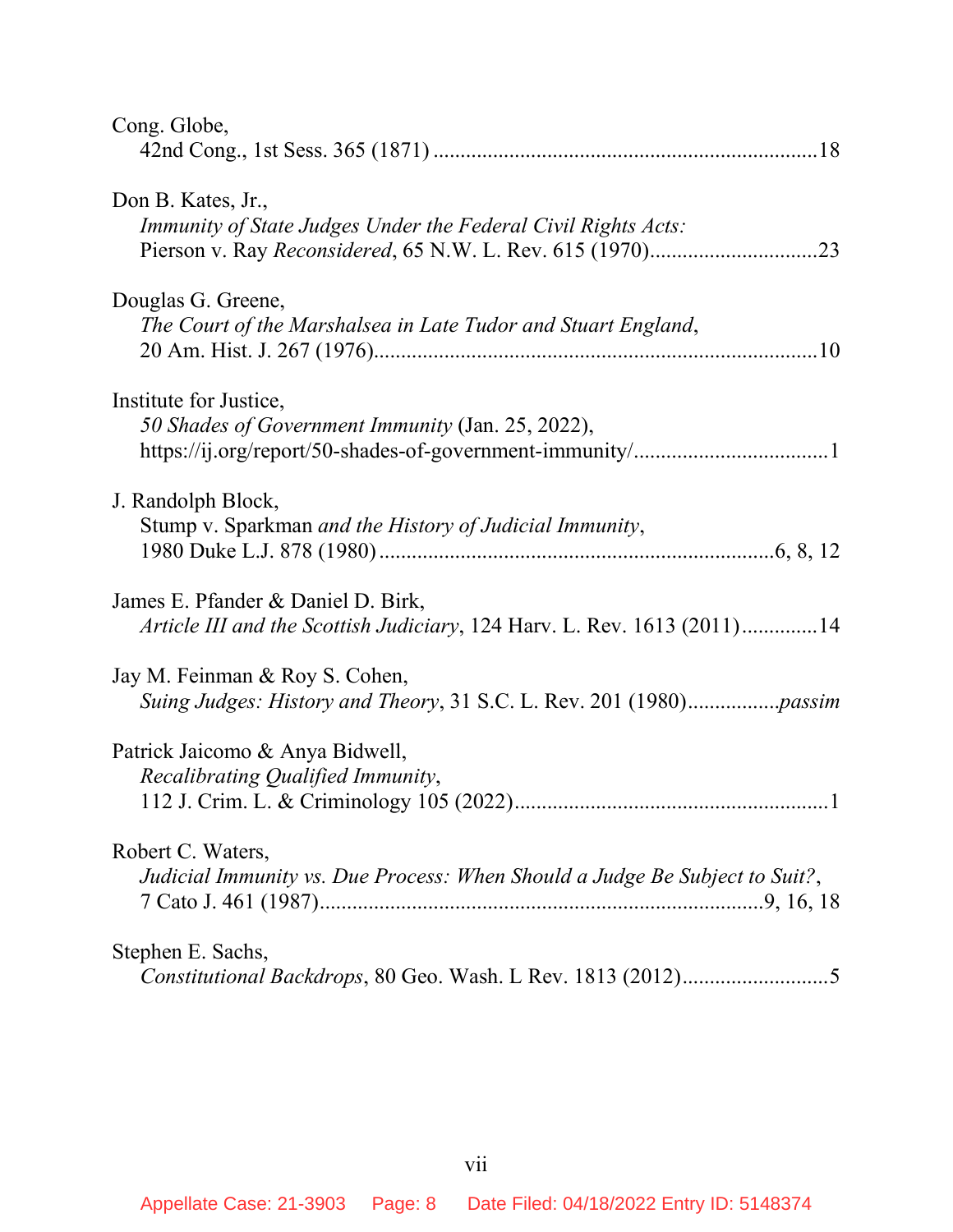#### **INTEREST OF AMICUS CURIAE[1](#page-8-0)**

The Institute for Justice (IJ) is a nonprofit, public-interest law firm dedicated to securing greater protection for individual liberty. IJ has become one of the nation's leading advocates on doctrines that obstruct the enforcement of constitutional rights, including governmental immunity. This includes litigating cases (*e.g.*, *Brownback v. King*, 141 S. Ct. 740 (2021)), filing amicus briefs in the Supreme Court and federal circuit courts (*e.g.*, Brief of *Amicus Curiae* Institute for Justice in Support of Respondent, *Egbert v. Boule*, No. 21-147 (S. Ct. Jan. 26, 2022)), publishing scholarship (*e.g.*, Patrick Jaicomo & Anya Bidwell, *Recalibrating Qualified Immunity*, 112 J. Crim. L. & Criminology 105 (2022)), and conducting nationwide research (*e.g.*, Institute for Justice, *50 Shades of Government Immunity* (Jan. 25, 2022), https://ij.org/report/50-shades-of-government-immunity/).

Like other immunity doctrines, judicial immunity has doubtful historical legitimacy but has nevertheless been expanded to protect government officials who violate the Constitution. When courts apply immunity, they seldom consider whether the doctrine's historical pedigree warrants extension of precedent. IJ seeks to bring

<span id="page-8-0"></span><sup>&</sup>lt;sup>1</sup> No party's counsel authored this brief in whole or in part. No one other than *amicus* Institute for Justice contributed money for this brief's preparation or submission. *See* Fed. R. App. P. 29(a)(4)(E). Counsel for the parties have consented to the filing of this brief. *See* Fed. R. App. P. 29(a)(2).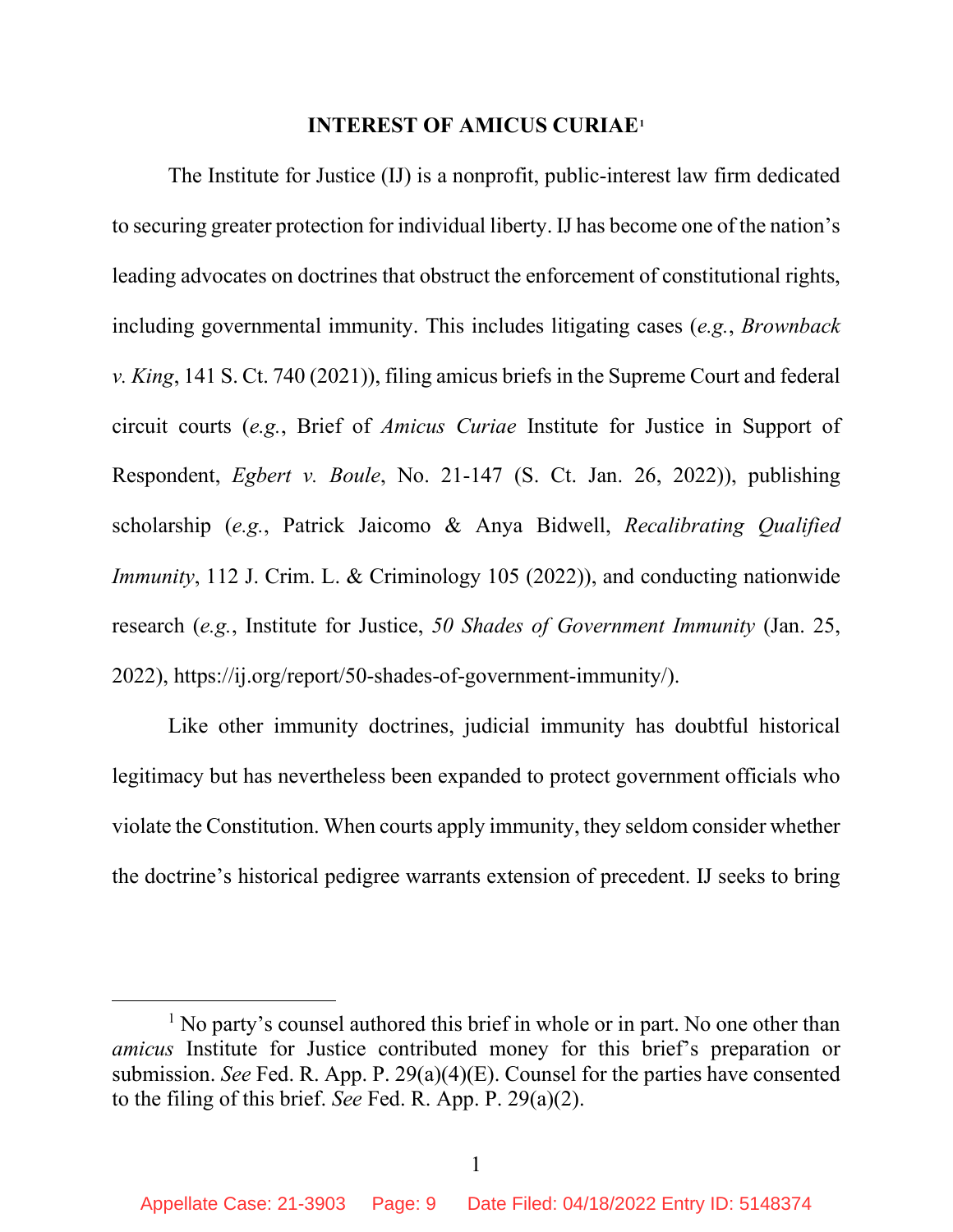that issue to this Court's attention by providing the relevant history and showing why the doctrine of judicial immunity should not be expanded.

#### **INTRODUCTION**

The uniquely egregious facts of this case raise an important judicial choice: whether the doctrine of judicial immunity should be expanded to protect the extrajudicial jailing and harassment of two innocent children caught in the middle of a custody dispute. This Court should answer no. In its current formulation, judicial immunity is completely unmoored from its modest historical roots. Courts should therefore be reluctant to extend modern judicial-immunity precedent. Such reluctance is warranted even more so when, as here, the extension of precedent would fail to advance constitutional ideals. As the Rocketts have ably shown, the injuries inflicted upon them are unprecedented. The Court should thus decline Judge Eighmy's invitation to build higher on judicial immunity's unstable foundation.

Start with the statute under which the Rocketts bring suit, 42 U.S.C. § 1983. The law, as passed, expressly disavowed immunity doctrines to ensure that state officials would be held accountable for violating the rights of former slaves and those opposed to Reconstruction. State judges were chief among those officials whom the drafters of Section 1983 sought to hold accountable, as the drafters worried that judges would abuse their power to harass and punish their political enemies. Reflecting this concern, the statute's text made unequivocally clear that all state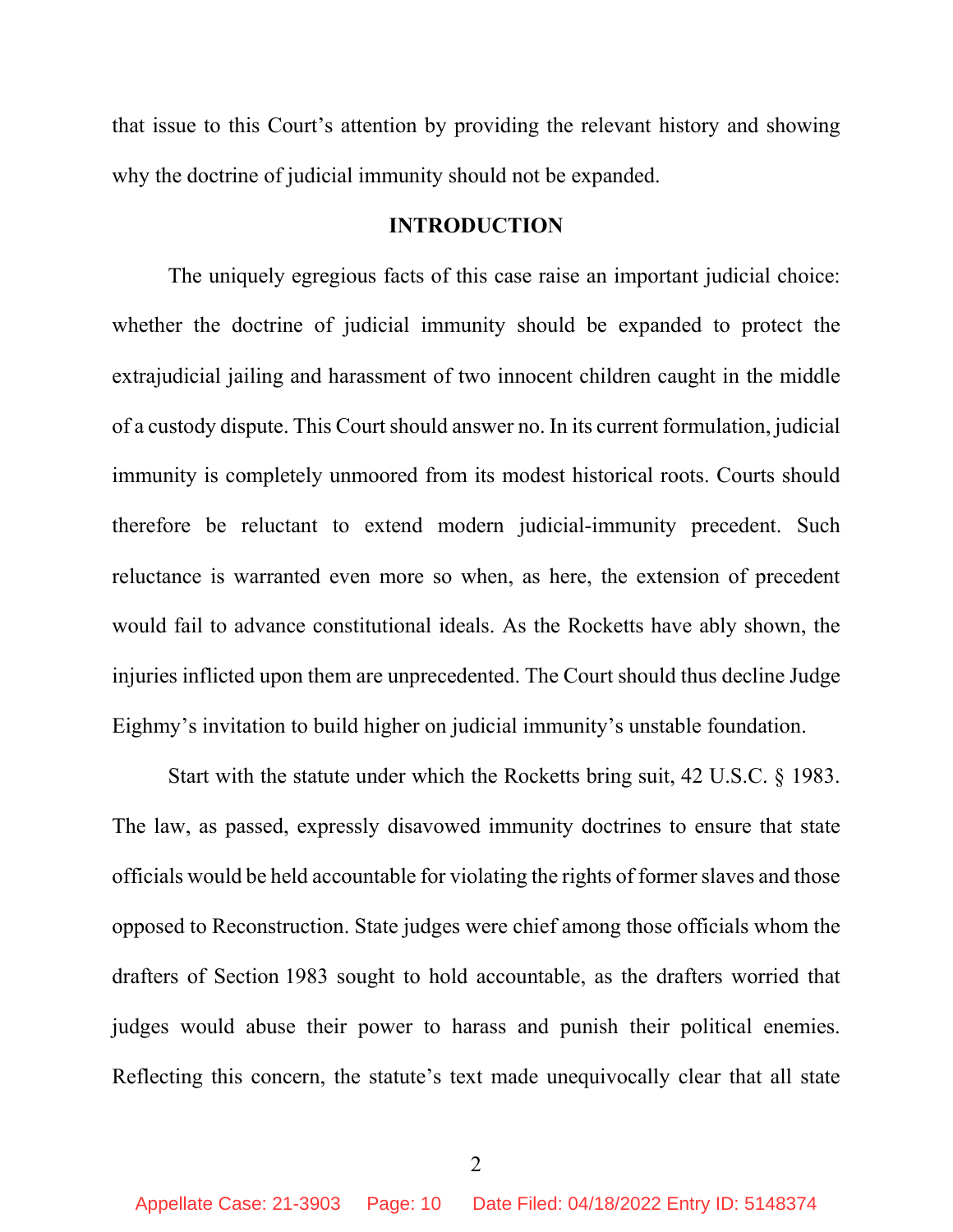officials, including judges, could be held accountable for violating constitutional rights.

In addition to statutory text and intent, the common law similarly casts doubt on the legitimacy of judicial immunity. In ostensible support of carrying out the drafters' intent, federal courts have insisted on reading Section 1983 against the backdrop of pre-existing common-law defenses. Staying true to that interpretive commitment, then, requires a serious examination of judicial immunity at common law. In *Bradley v. Fisher*, 80 U.S. (13 Wall.) 335 (1872), the Supreme Court invoked famed legal figure Sir Edward Coke to justify its assertion that judges had historically been absolutely immune from liability at English common law. But the old English doctrine was complex, and the default rule was likely one of liability, not immunity. Thus the modern American rule—with immunity as its default—is the inverse of its English ancestor. Nothing in the historical common-law doctrine of judicial immunity justifies the near-absolute immunity that American judges enjoy today.

This brief traces the dubious doctrine of judicial immunity from its early English roots to its ahistorical rebirth during Reconstruction. A closer look at the doctrine's lineage shows that the English common-law rule—assuming a coherent one even existed—protected only some judges some of the time. And the rule rested largely on justifications that did not make sense in the context of the American court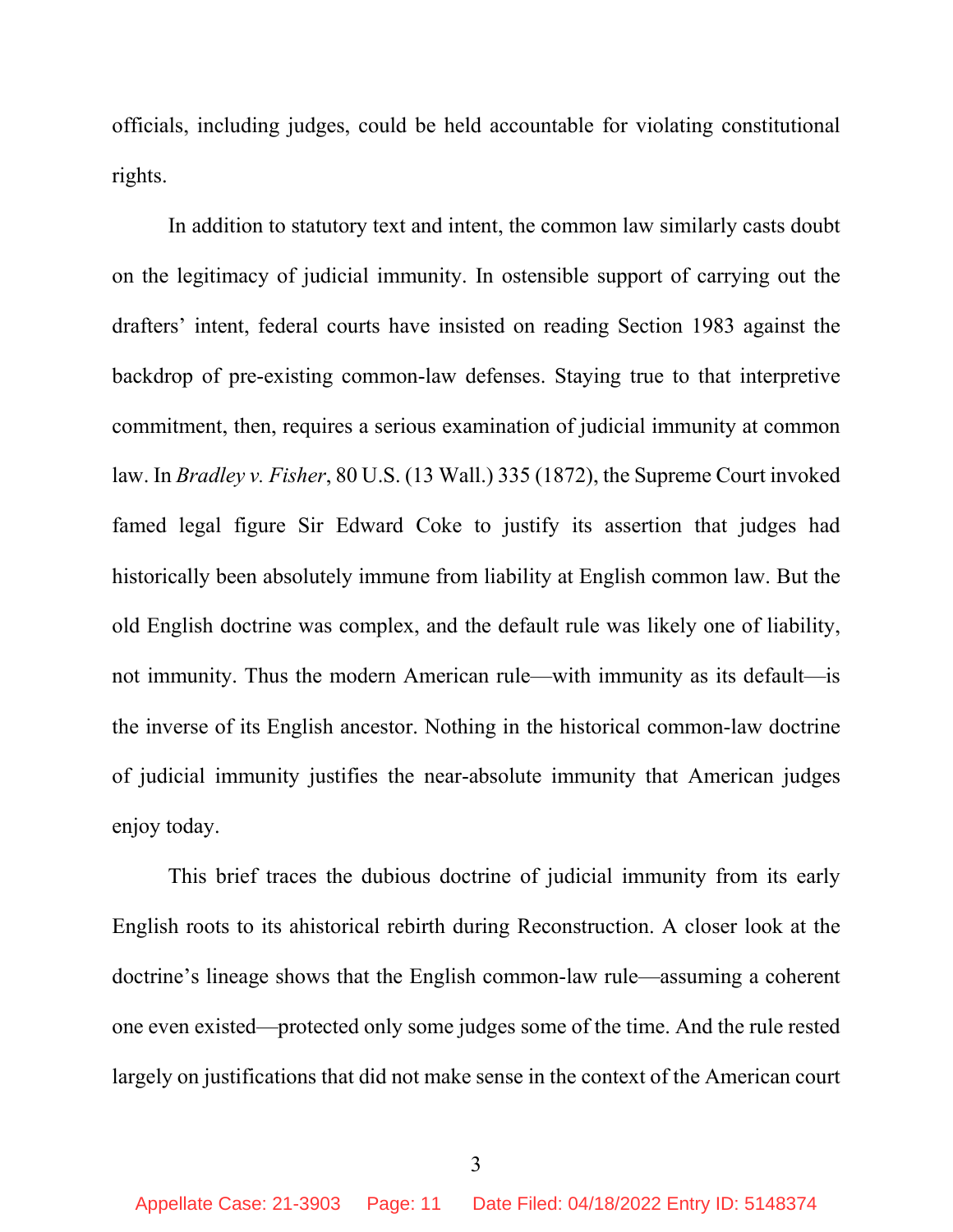system. Antebellum American courts thus struggled with how to apply the English rule. But that struggle should have ended, at least in suits against state judges, with the passage of Section 1983. Instead, *Bradley* and its progeny resurrected the doctrine of judicial immunity and injected it with a new virulence that continues to wreak havoc today.

Even so, this Court need not break with existing precedent to affirm the district court here. Judicial immunity has never protected a crusading individual who treats his title as a blunt-force instrument for bending innocent children to his will simply because he disagrees with them. This Court should preserve that status quo and decline Judge Eighmy's invitation to gratuitously enlarge a doctrine with doubtful historical legitimacy.

This brief proceeds in four parts. Part I sets out the English legal history, showing that the historic common-law rule was far narrower than its modern American successor. Part II charts the path of the common law across the Atlantic to the United States, including Congress's abolition of judicial immunity for statecourt judges during Reconstruction. Part III then describes how the Supreme Court, misreading both precedent and the congressional record, mistakenly resurrected the doctrine in the twentieth century. Finally, Part IV contends that this Court, although it is bound by opinions adopting the doctrine of judicial immunity, should not build higher on judicial immunity's already shaky historical foundation.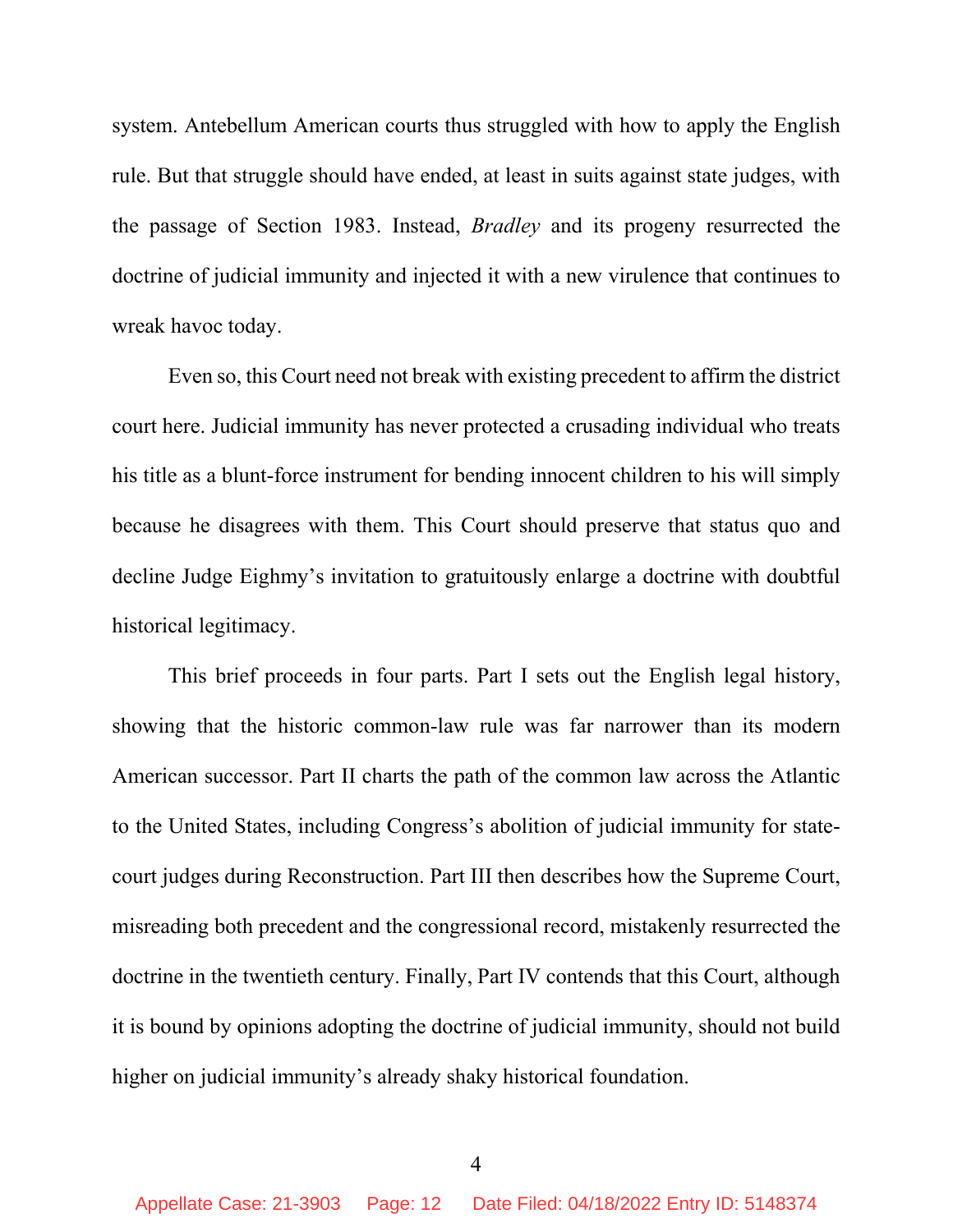#### **ARGUMENT**

#### **I. Judicial immunity originates from English common law, but its scope was limited and not easily translatable to the American judicial system.**

When the Framers drafted the Constitution, they understood that they were drafting it against "a common law legal system" that would leave many existing English legal rules in place. *See* Stephen E. Sachs, *Constitutional Backdrops*, 80 Geo. Wash. L Rev. 1813, 1818 (2012). This understanding, of course, applied only to those rules that actually existed and were not otherwise ill-suited to the new form of constitutional government. Nevertheless, in *Bradley v. Fisher*, Justice Stephen Field (over a two-justice dissent) mistakenly opined that judicial immunity had "been the settled doctrine of the English courts" and accordingly adopted it as American common law. 80 U.S. (13 Wall.) at 347. In so doing, the Court overinflated the English rule and held that judicial immunity protected all judges nearly all the time. *Id.* That misstep, premised on the Court's view that there was a "settled" English doctrine, untethered the modern American rule from its more nuanced and modest English origins.

#### **A. Judicial immunity arose out of lawsuits against judges, which were the original mechanism for appeal.**

Judicial immunity was originally believed necessary to remedy a fundamental defect of the medieval legal system: the lack of an appellate process. The right to appeal that litigants enjoy today renders judicial immunity somewhat of an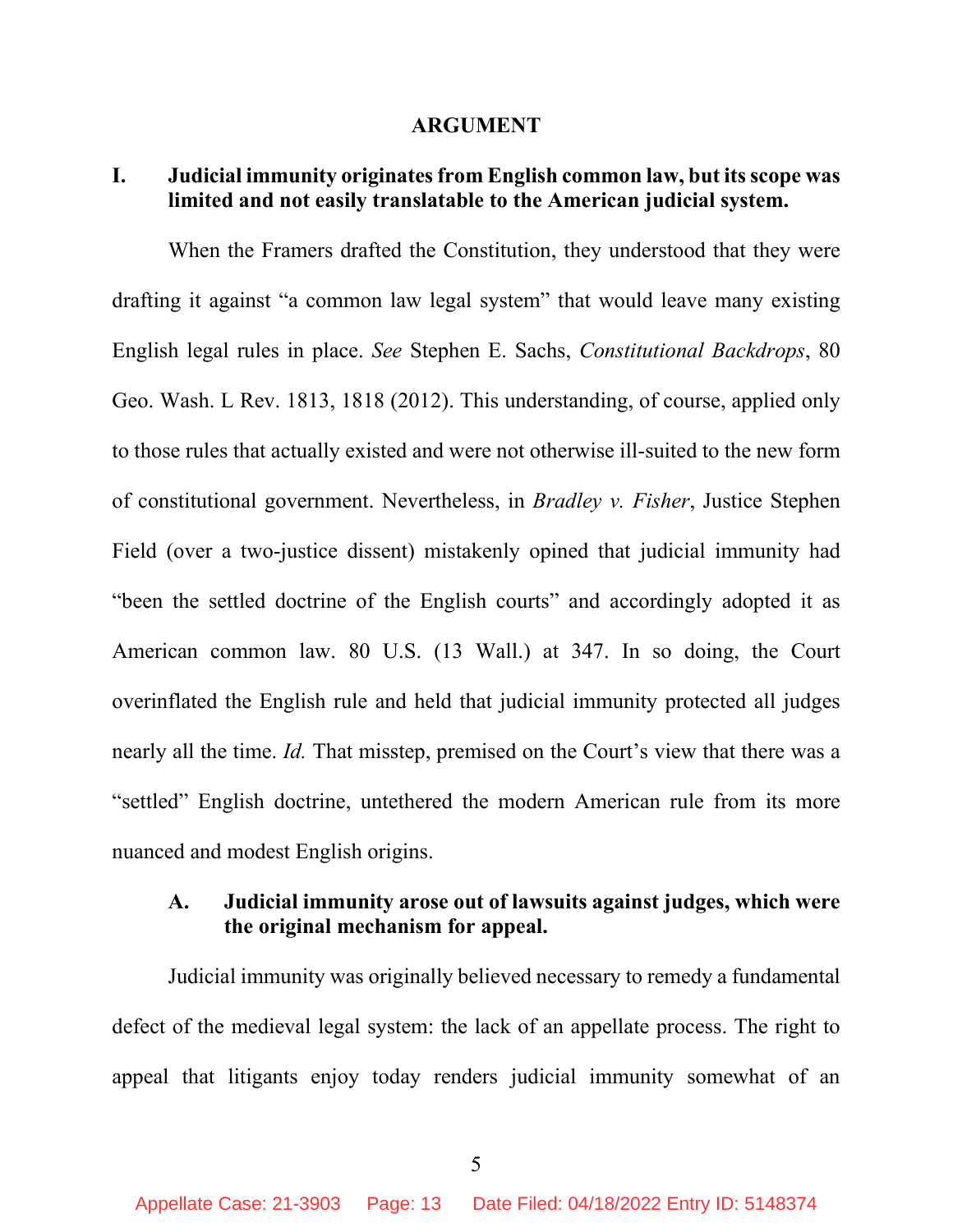anachronism. If a judge legally errs, he need not be sued. The error can instead be reviewed and corrected by an appellate court. Nevertheless, judicial immunity initially created to alleviate collateral lawsuits against judges—continues today, and its applicability now does not always depend on the adequacy of an appeal.

Being a judge in the early English legal system was sometimes a costly undertaking. In the trial-by-combat days, litigants in tenth- and eleventh-century England who were dissatisfied with an adverse legal ruling could contest the ruling only by suing the judge himself. J. Randolph Block, Stump v. Sparkman *and the History of Judicial Immunity*, 1980 Duke L.J. 878, 881 (1980). In these proceedings, litigants complained to a superior lord that the judge had entered a "false judgment," and based on his findings, the lord could annul the judgment and assess a pecuniary penalty against the judge. *Id.*

Over time, the English legal system gradually moved toward a hierarchical system of review, positioning royal courts to review the "false judgments" of local courts. *See id.* at 882–83. Unlike local courts, though, royal courts were "courts of record," meaning that their proceedings were recorded "in Latin on rolls of parchment." *Id.* at 883. This was no small difference. The "process of recording, coupled with royal prerogative, led to the view that the king's record of factual findings . . . was superior to every other record." *Id.* And because the "King's word on events that had taken place in his presence was indisputable," litigants could not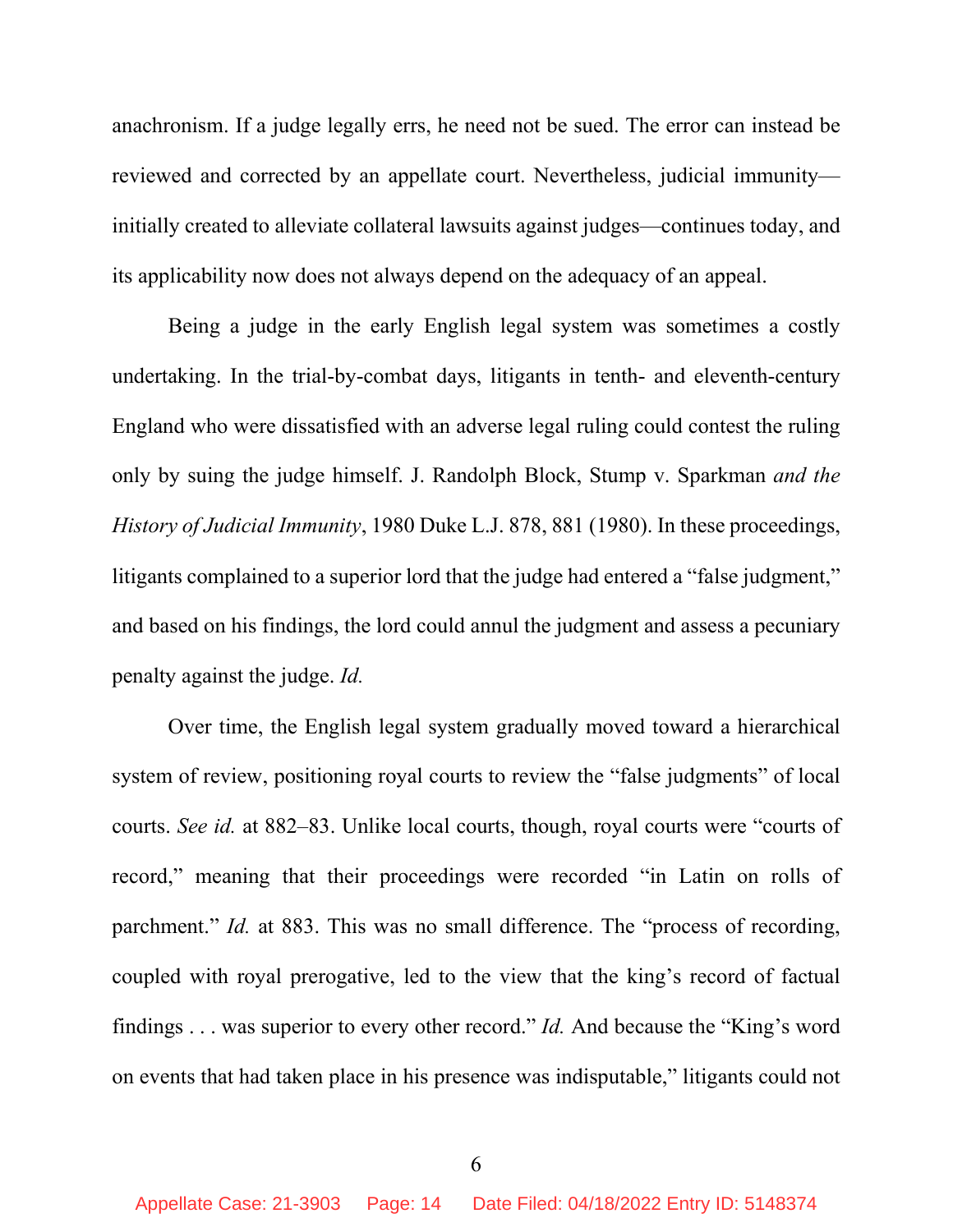attack the factual record of royal courts. Jay M. Feinman & Roy S. Cohen, *Suing Judges: History and Theory*, 31 S.C. L. Rev. 201, 206 (1980). "[T]hus the source of the record—the judge—could not be subject to civil or criminal liability for an abuse of power." *Id.*

This so-called sanctity-of-the-record doctrine, premised on a judge's proximity to the crown, "had as corollaries the notions that a judge of a court *not* of record had no such protection . . . and that the immunity of a judge of a court of record was limited to acts within in his jurisdiction." *Id.* (emphasis added). Acts of a court-of-record judge outside his jurisdiction were considered acts outside the record—and therefore unprotected. In other words, only a limited group of judges could claim immunity, and that immunity itself was limited. *See id.*

#### **B. Sir Edward Coke introduced an early version of judicial immunity in** *Floyd v. Barker***.**

The sanctity-of-the-record doctrine was familiar to a central figure in legal history, Sir Edward Coke, who used it to justify the emerging idea of judicial immunity centuries later. Coke, a champion of the common law, saw King James I and his prerogative courts (like Star Chamber) as a threat to judicial independence, so he used the sanctity of the record as a political tool to aggrandize the status of common-law judges in the now oft-cited case of *Floyd v. Barker*, 77 Eng. Rep. 1305 (Star Chamber 1608). Curiously, neither the sanctity-of-the-record doctrine nor the political pressures of 17th-century England had any American analogues, and yet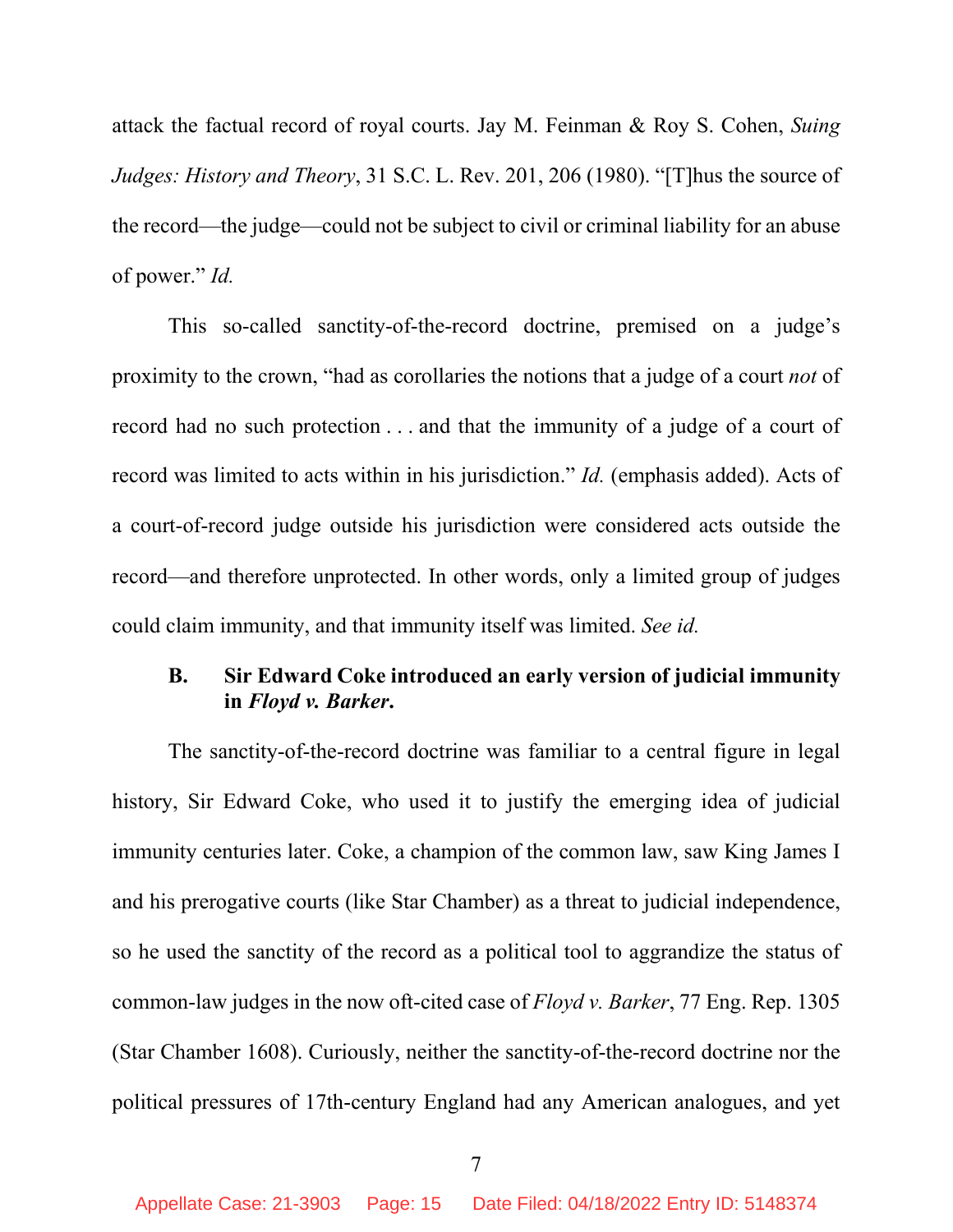the Supreme Court unflinchingly endorsed *Floyd* as a tenet of American common law.

*Floyd* arose from the murder trial of one William Price, over which commonlaw judge Richard Barker presided. *Id.* at 1306. After Judge Barker sentenced Price to death upon the jury's finding of guilt, questions arose about whether Price in fact committed the murder. *See id.* Those questions later culminated into accusations of conspiracy, and Judge Barker soon found himself before Star Chamber charged with allegedly engaging in a criminal conspiracy during Price's murder trial. *Id.*

In dismissing the charges, Coke, along with "all the court of Star Chamber," explained that because the defendant-judge presided over a court of record, he could not be "drawn into question" "for any thing done by him as Judge." 77 Eng. Rep. at 1305–07. Importantly, however, Coke qualified his ruling based on the distinction between acts within and outside the record: "[T]he Judge . . . cannot be charged for conspiracy, for that which he did openly in Court as Judge," "but if he hath conspired [] out of Court, this is extrajudicial," and it would "amount[] to an unlawful conspiracy." *Id.* at 1306. In Coke's view, then, judicial immunity extended to "the official acts of a judge," Block, *supra*, at 887, but no further. This move was brilliantly tactical. By asserting that Star Chamber (a royal prerogative court) could not hear charges against a common-law judge, "Coke was able to use effectively an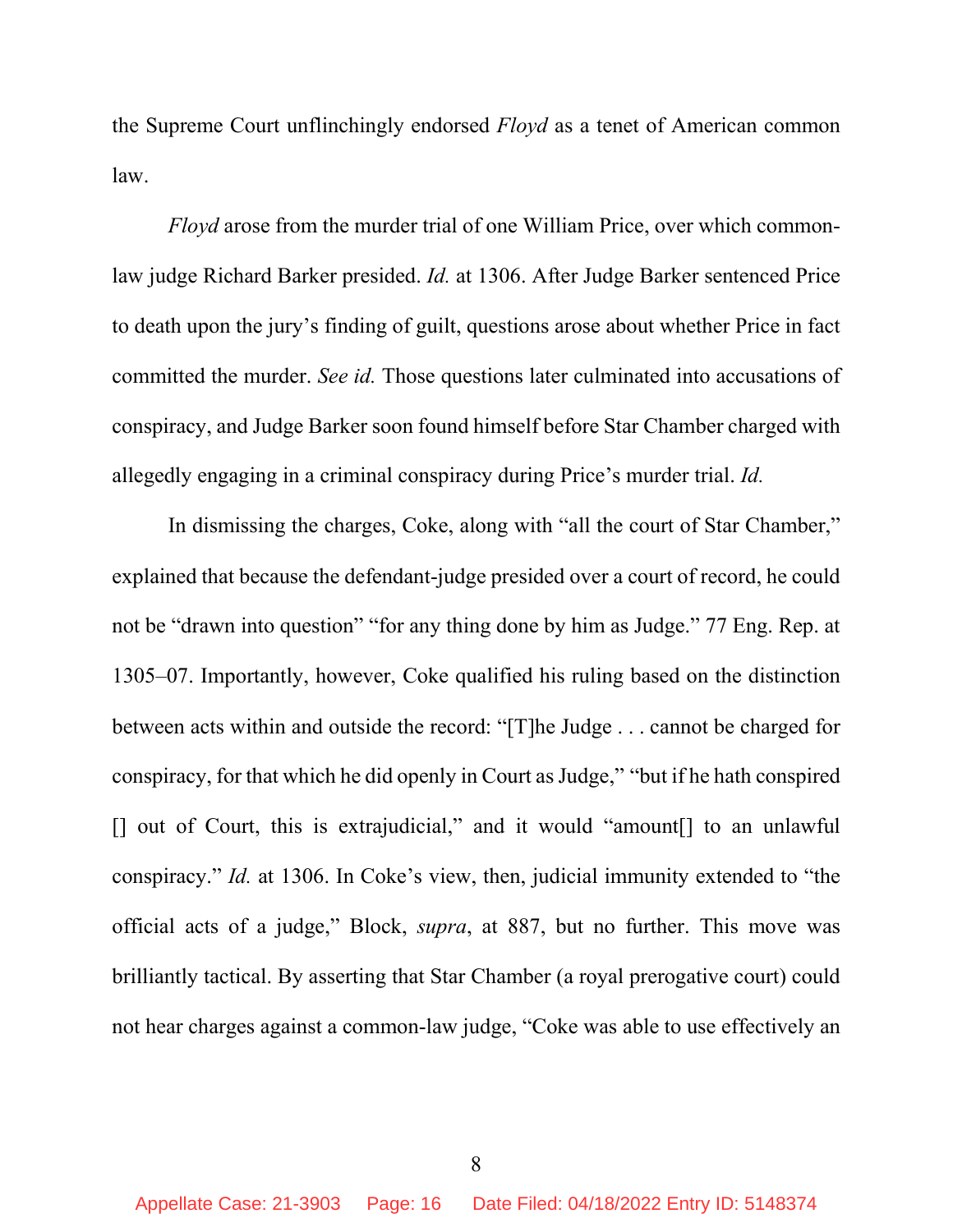ancient distinction based on the King's position against the King himself." Feinman & Cohen, *supra*, at 208.

Thus, while Coke's ruling was based in the more formalistic consideration of the sanctity of the record, his broader goal of protecting common-law courts was also at play. In this light, some have viewed *Floyd v. Barker* not as a case about judicial immunity per se, but instead about "judicial independence from the executive branch of government"—that is, the Crown. Robert C. Waters, *Judicial Immunity vs. Due Process: When Should a Judge Be Subject to Suit?*, 7 Cato J. 461, 465 (1987). Indeed, *Floyd* can be seen as part of Coke's larger political struggle that led to his attempts at elevating the common law over the King's courts. *See generally* Catherine D. Bowen, *The Lion and the Throne* 342–70 (1957) (narratively describing Coke's various assertions of common-law supremacy over King James's royal prerogative).

#### **C. Post-***Floyd* **English cases defined the limits of judicial immunity through jurisdiction, court level, malicious acts, and discretion.**

While *Floyd* was a landmark case, it by no means answered all the questions that would inevitably arise in later cases implicating the new (and narrow) doctrine of judicial immunity. Later opinions indicated that several factors affected judicial liability: jurisdiction and court level, whether the judge acted maliciously, and whether accusations involved judicial acts. These factors, coupled with the nuanced differences of the English judicial system, illustrate that judicial immunity at English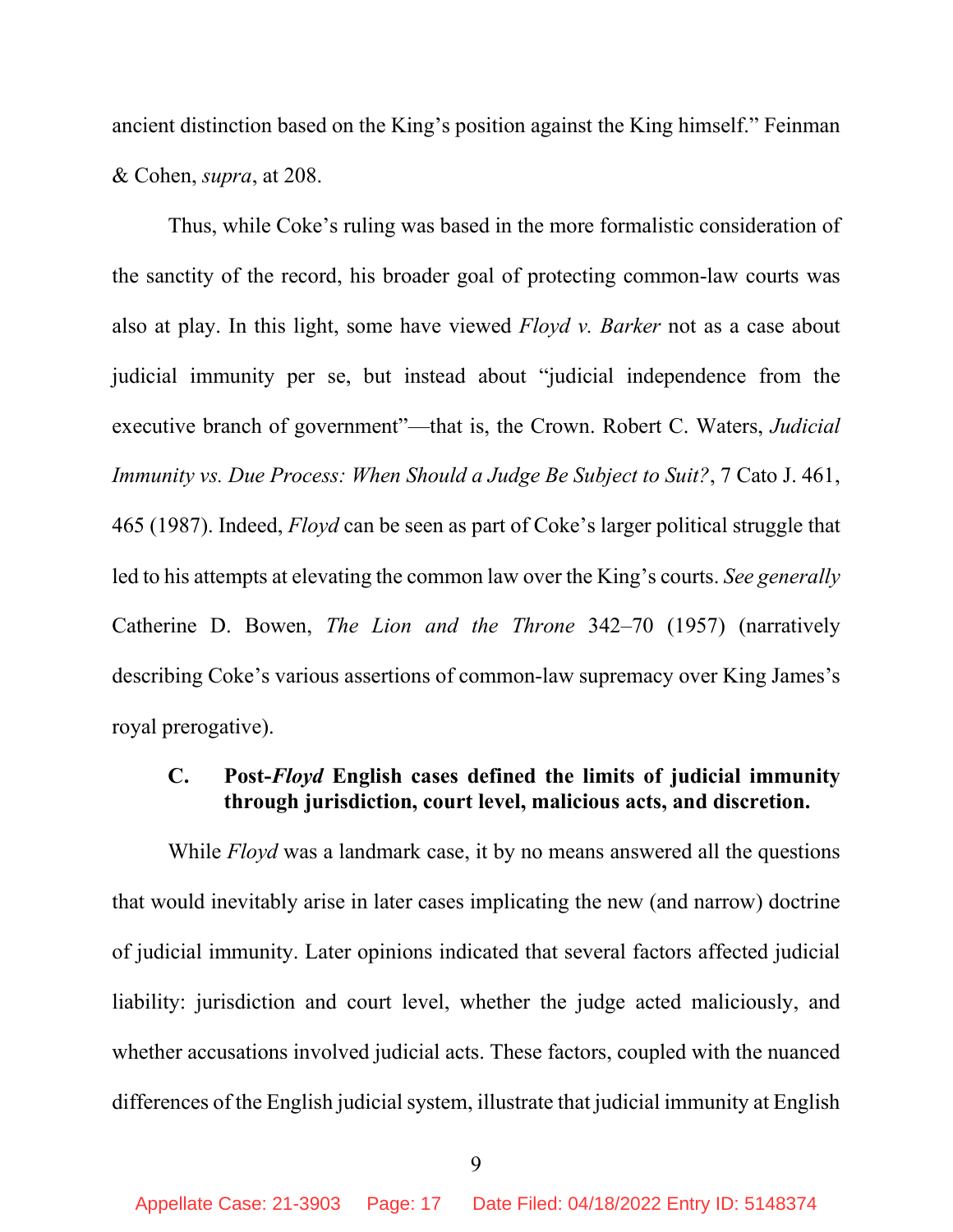common law was far from a default rule and, in any event, could not have justified the modern, categorical American doctrine.

#### *Jurisdiction & Court Level*

In the *Case of the Marshalsea*, Coke clarified that a judge was not entitled to judicial immunity when acting outside the court's jurisdiction. 77 Eng. Rep. 1027 (C.P. 161[2](#page-17-0)). There, Coke concluded that the Court of the Marshalsea<sup>2</sup> had improperly exercised jurisdiction over an assumpsit action. *Id.* at 1027. Without jurisdiction, Coke reasoned, the action was "*coram non judice*" (before a person who is not a judge), and the judge could therefore not invoke immunity. *Id.* at 1038. As an illustration of a judge who improperly exercised jurisdiction, Coke suggested that a judge on the Court of Common Pleas (which primarily exercised civil jurisdiction) would not be entitled to judicial immunity if he exercised jurisdiction to hear a plea to the Crown (which we today loosely associate with a felony). *Id.* at 1040.

As the question of jurisdiction increased in importance for immunity purposes, English courts began distinguishing between superior and inferior courts as a proxy for determining whether certain acts were extrajudicial. Applying this

<span id="page-17-0"></span><sup>2</sup> The Court of the Marshalsea "handled disputes occurring within the 'verge'—an area twelve miles in all directions from the King's residence." Douglas G. Greene, *The Court of the Marshalsea in Late Tudor and Stuart England*, 20 Am. Hist. J. 267, 267 (1976).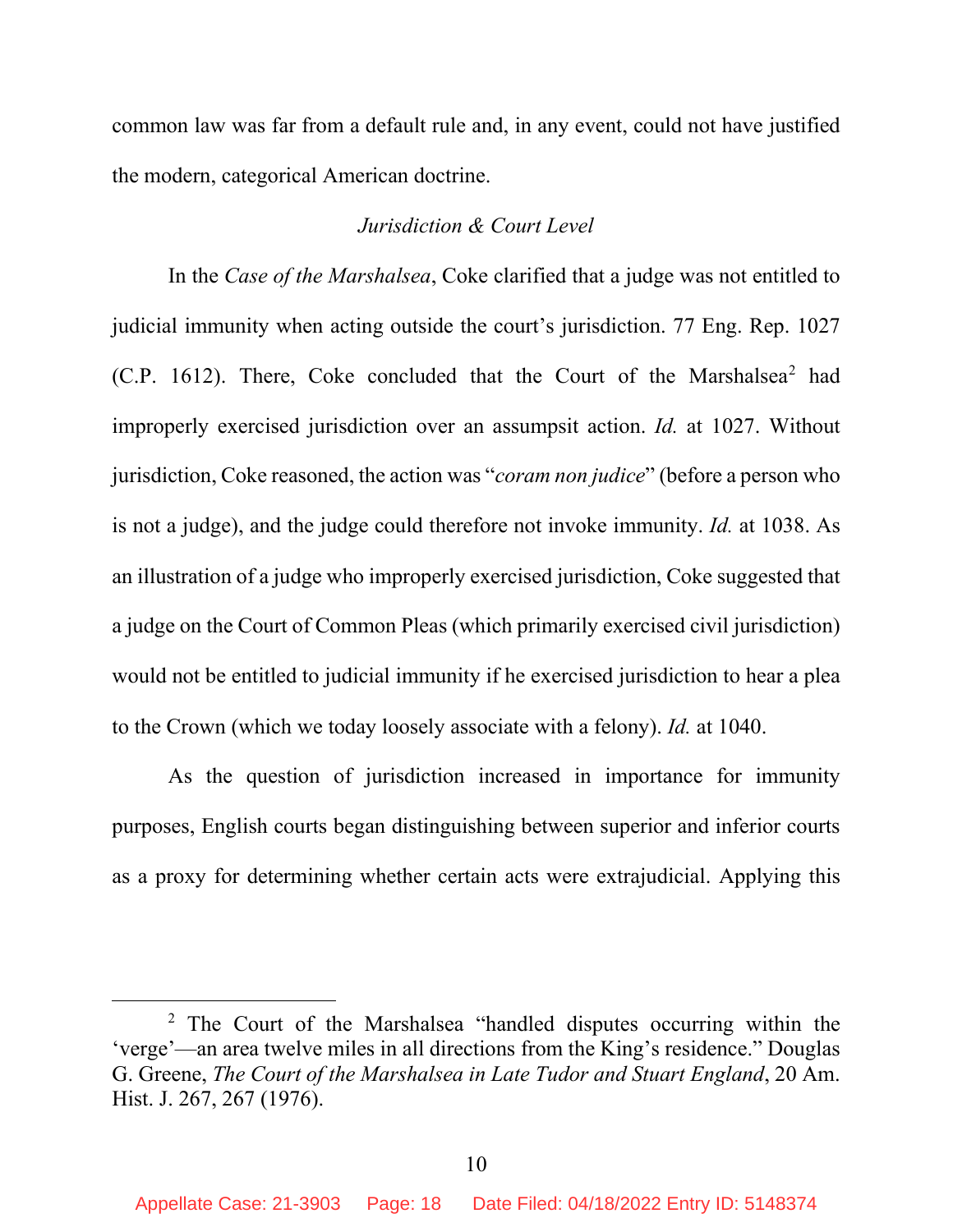proxy was useful because, unlike superior courts, inferior courts had limited jurisdiction, so their entitlement to immunity was accordingly more limited.

In some cases, "inferior" was broadly conceptualized, encompassing all courts other than the highest courts in England—the "King's courts at Westminster." *See, e.g.*, *Terry v. Huntington*, 145 Eng. Rep. 557, 559 (Exch. 1669); *Taaffe v. Downes*, 13 Eng. Rep. 15 (C.P. Ir. 1813). In other cases, however, the "superior" label was used more generously, attaching it to courts that could issue certain common-law writs to control another court's actions. *See, e.g.*, *Peacock v. Bell*, 85 Eng. Rep. 84 (K.B. 1667) (holding that even a court below the King's court was superior because executions on its judgments could not be stayed by writ of error without security). Whatever the rule, the general confusion among English courts (and, later, American courts) brought further uncertainty as to which judges were entitled to immunity and when. *See* Feinman & Cohen, *supra*, at 217.

#### *Malicious Acts*

But even assuming a judge had acted within his jurisdiction, a question remained about judicial acts that were nevertheless malicious. Because superior courts had vast jurisdiction and typically answered only to the "'high Court of Parliament' for their conduct," *id.*, superior-court judges were usually immune from suit. But for inferior-court judges, malicious acts—even within their jurisdiction were actionable. *Id.* at 219. Later English courts thus summarized the historical rule: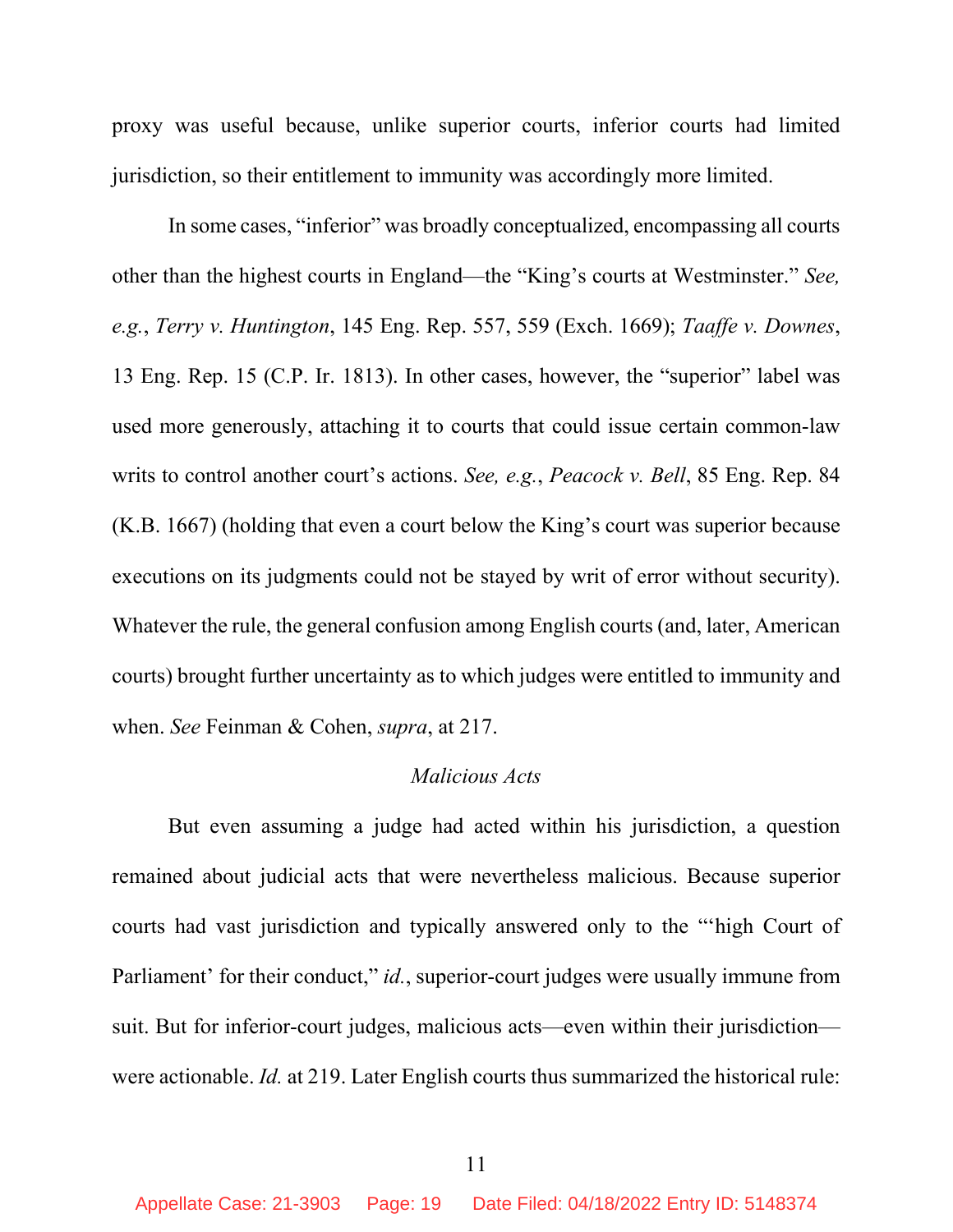"If the act of a magistrate is done without jurisdiction, then it is trespass; [but] if within the jurisdiction, the action rests upon the corruptness of the motive; and, to establish this, the act must be shewn to be malicious." *Taylor v. Nesfield*, 118 Eng. Rep. 1312, 1314 (K.B. 1854).

#### *Judicial Acts*

As with malicious acts, early English courts also grappled with whether a judge acted sufficiently "judicial" to warrant a grant of immunity. To make that determination, English courts ultimately drew the line at the discretion involved: "A judicial act is one which involves the exercise of discretion, in which something has to be heard or decided." Block, *supra*, at 887 (internal quotation omitted). This distinction between discretionary and non-discretionary acts mapped well onto existing English law, as the type of writ superior courts could issue also depended on the discretion involved: writs of mandamus would issue for corrections of ministerial actions (where there was no discretion), and writs of certiorari and prohibition would issue for corrections of judicial actions (where there was). *Id.* at 888. Judicial immunity was therefore typically only available for actions, such as the issuance of writs of certiorari and prohibition, that involved the exercise of a court's discretion.

\* \* \*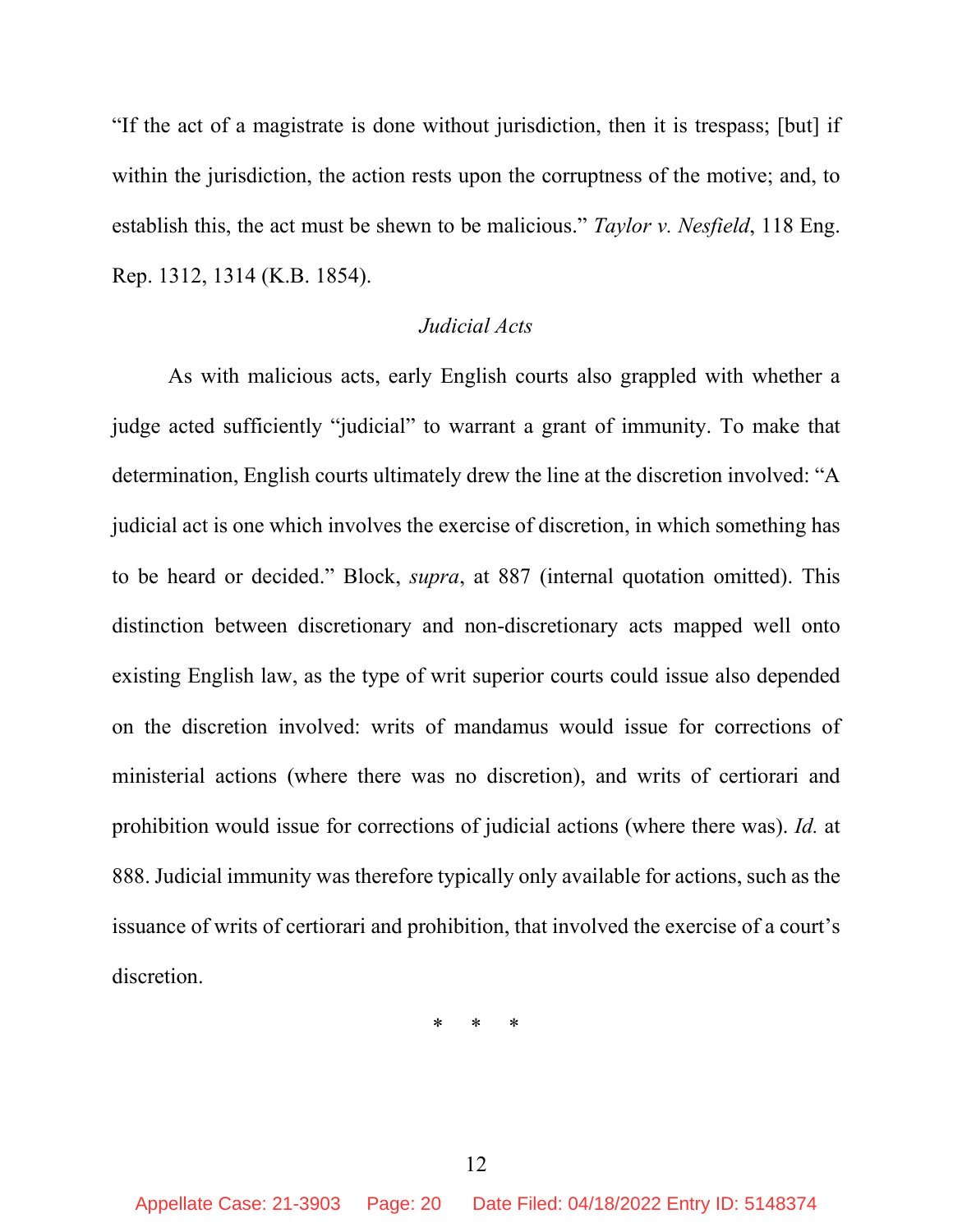In sum, the English common-law doctrine of judicial immunity was complicated. Many factors—such as jurisdiction, court level, malicious behavior, and discretion—played into a judge's ultimate liability, and the doctrine's complexity has suggested that the default rule was one of liability. Feinman & Cohen, *supra*, at 205. Thus, the English rule looked nothing like the immunity that all American judges enjoy today.

#### **II. Pre-***Bradley***, American judges did not have uniformly broad immunity protection.**

Despite the two countries' shared legal customs, judicial immunity's 18thcentury carryover from England to America suffered from translation problems. The early American states varied dramatically in how they applied judicial immunity, if at all, not only because of the doctrine's archaic niceties but also because the American judicial structure differed from the English one in significant ways. Hence colonial America, like England before it, had a complex and varied approach to judicial immunity.

These complexities, however, should have become an afterthought in the postbellum United States. Among the significant legal changes following the Civil War was legislation that brought greater clarity to state government officials' liability for violating individuals' civil rights. And this legislation spoke clearly on the issue of judicial immunity: for state-court judges, it was abolished.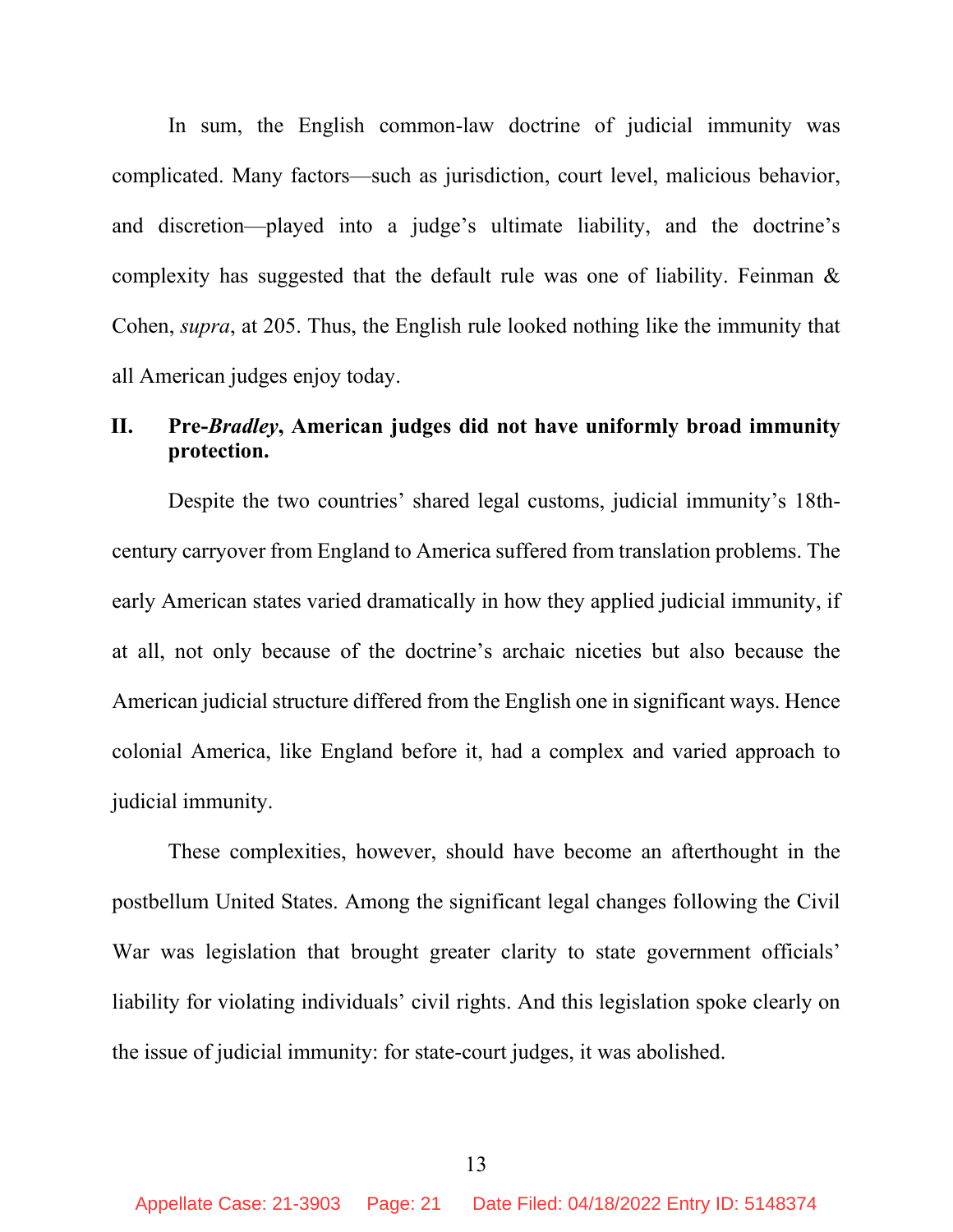#### **A. No uniform rule of judicial immunity existed in the early American republic.**

Translation problems abounded in judicial immunity's journey across the Atlantic. The first and most obvious issue arose from the fact that the connection between judges and the royal prerogative—and thus to immunity—disappeared because the American system rejected the notion of royal infallibility. Second, and more subtly, the superior–inferior distinction drawn by English courts did not map well onto the American judicial system. *Compare* U.S. Const. art. III, § 1 (vesting Congress with the power to establish "inferior courts"—that is, trial and intermediate appellate courts), *with Yates v. Lansing*, 5 Johns. 282, 290–91 (N.Y. 1810) (analogizing "superior" English courts to American courts of general jurisdiction); *but see* Feinman & Cohen, *supra*, at 229 ("In America, there were no such superior courts, strictly speaking."). Thus, the English rule's protection for superior judges and judges closer to the Crown made little sense in the context of the American system.

In fact, Americans opted instead for a hierarchical, pyramid-like judicial system closer to that of Scotland than to the more horizontal, subject-matter-based structure of England. *See* James E. Pfander & Daniel D. Birk, *Article III and the Scottish Judiciary*, 124 Harv. L. Rev. 1613, 1615–24 (2011). Given the incongruence of the systems, it's no surprise that the early American states varied widely in how they each approached judicial immunity. Indeed, "[t]he English rule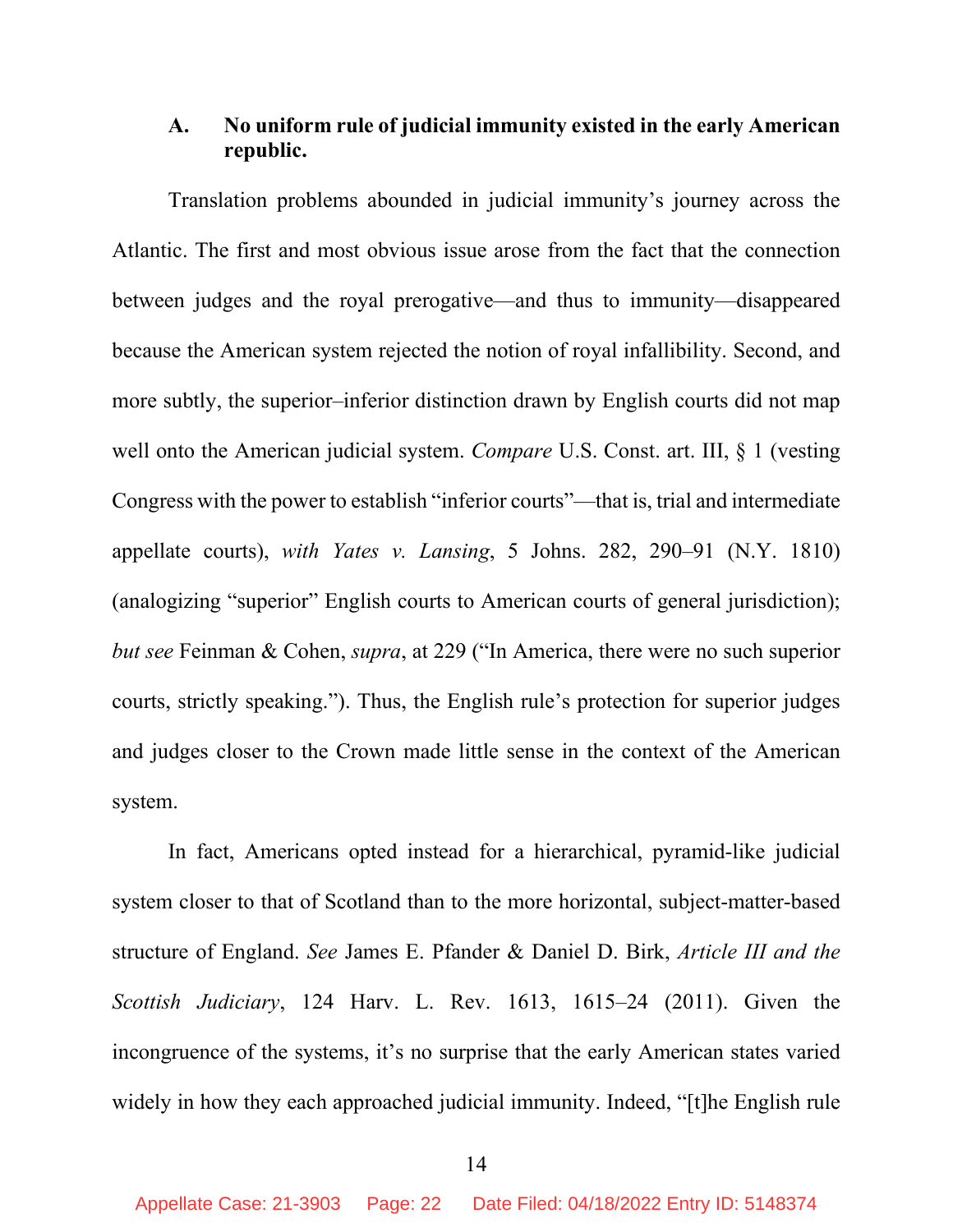did not win immediate and widespread acceptance in the United States." Comment, *Liability of Judicial Officers Under Section 1983*, 79 Yale L.J. 322, 325 (1969). By the late 18th century, states were severely fractured over the extent to which judges could claim immunity, if at all. *See id.* at 326–27; *compare Hamilton v. Williams*, 26 Ala. 527 (1855) (absolute immunity), *with Wasson v. Mitchell*, 18 Iowa 153 (1864) (malicious acts not protected).

Amidst those fractures—and only four years before its decision in *Bradley v. Fisher*—the U.S. Supreme Court confronted judicial immunity for the first time. In *Randall v. Brigham*, 74 U.S. (7 Wall.) 523 (1868), an attorney sued a state judge for wrongfully removing him from the state bar. In an opinion by Justice Stephen Field (who would pen *Bradley* four years later), the Court attempted, as the English courts did, to distinguish between superior and inferior courts. "[J]udges of limited and inferior authority," the Court said, "are protected only when they act within their jurisdiction," but "no such limitation exists with respect to judges of superior or general authority." *Id.* at 535. Importantly, too, Justice Field cabined the robust rule specifically afforded to superior-court judges by carving out liability for them "when the acts, in excess of jurisdiction, are done maliciously or corruptly." *Id.* at 536.

The *Brigham* Court thus tried, however imperfectly, to engraft the English common-law rules onto the American judicial system. The result was a much more modest doctrine that was at least distantly related to the English rule. But, just as in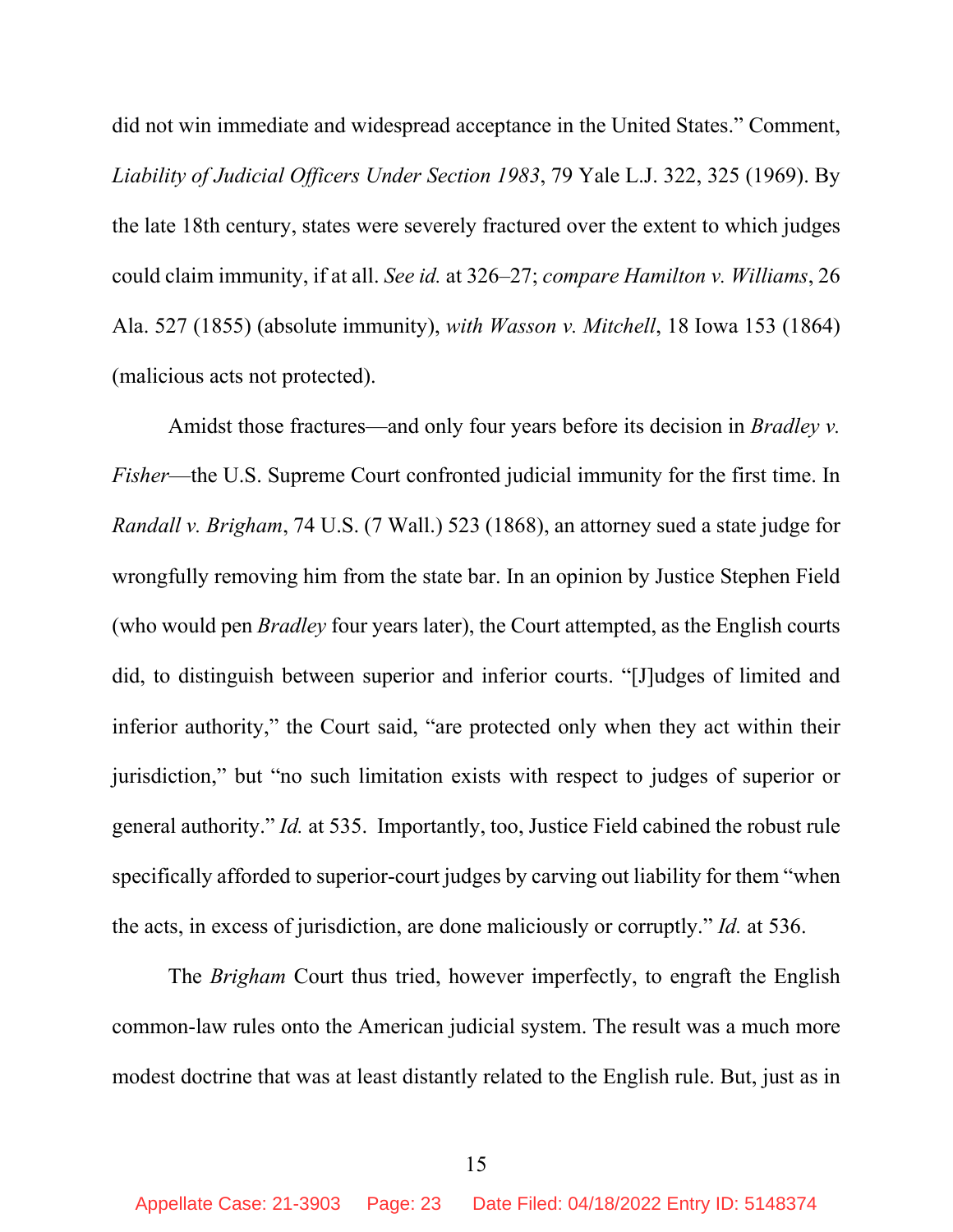England, the reach of judicial immunity in colonial and antebellum America—with differing state and federal positions—remained unclear. Fortunately, however, Congress simplified things greatly when it passed landmark civil-rights legislation after the Civil War.

#### **B. Congress abolished judicial immunity in Reconstruction-era legislation.**

The Civil War Amendments effected a momentous change in American federalism. For the first time, state officials became answerable to the U.S. Constitution. To implement the vision of accountability they had for recalcitrant state officials in the South, the Reconstruction Congresses used their new constitutional power under the Thirteenth and Fourteenth Amendments to pass legislation that abolished the immunity of government officials, including judicial immunity for state judges.

Congress first took aim at judicial immunity in the Civil Rights Act of 1866. Among other things, the 1866 legislation created criminal penalties for state officials who violated citizens' civil rights. 14 Stat. 27 (1866) (now codified at 18 U.S.C. § 242). To that end, the law "unquestionably . . . abolished judicial immunity from criminal prosecution." Waters, *supra*, at 467. In fact, President Andrew Johnson vetoed the bill precisely for that reason, worrying that "[s]tate judges in execution of their judgments could be brought before other tribunals and there subjected to fine and imprisonment . . . ." Andrew Johnson, Presidential Veto Message (Mar. 27,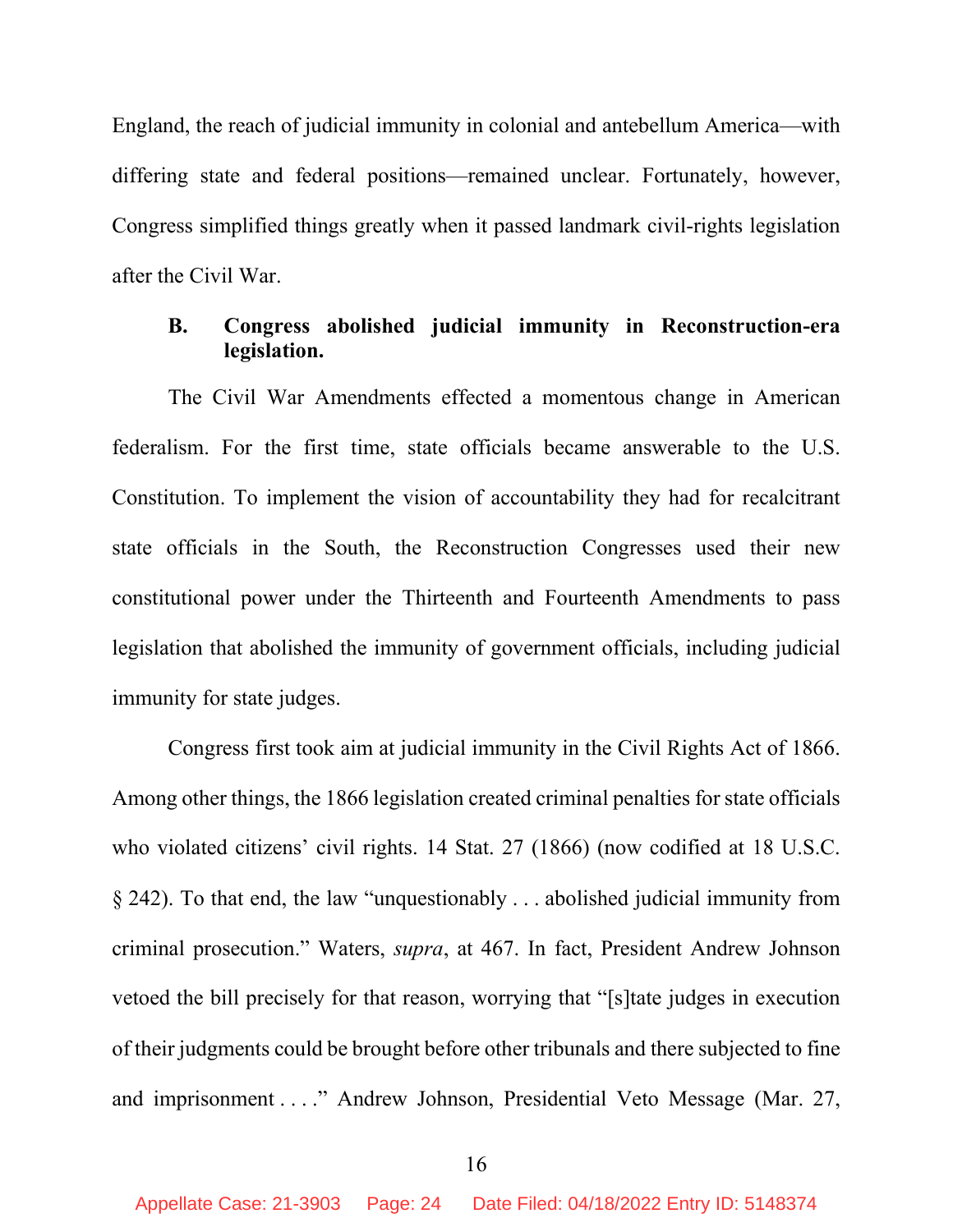1866), *in* 8 A Compilation of the Messages and Papers of the Presidents 3603–11 (James D. Richardson ed., 1897). "The legislation thus proposed," Johnson objected, "invades the judicial power of the State." *Id.* 

Congress, however, overrode President Johnson's veto. During the vote to override, one congressman responded to Johnson's complaint: "I answer it is better to invade the judicial power of the States than permit it to invade, strike down, and destroy the civil rights of citizens." Cong. Globe, 39th Cong., 1st Sess. 1837 (1866) (remarks of Rep. Lawrence). Another lawmaker attacked the idea of judicial immunity itself, adding that if a judge was "knowingly, viciously, or oppressively, in disregard of a law of the United States, I repeat, he ought to be punished . . . ." *Id.*  at 1758 (remarks of Rep. Trumbull). In short, the Congress of 1866 was aware of the doctrine of judicial immunity and expressly repudiated it for criminal prosecution.

The hostility toward judicial immunity was no different just five years later, when Congress passed the Ku Klux Klan Act of 1871, now codified at 42 U.S.C. § 1983. According to the bill's sponsor, "the model for Section 1983 was the second section of the Civil Rights Act of 1866, and 'that section provides a criminal proceeding in identically the same case as this one provides a civil remedy for.'" Comment, *supra*, at 327 (quoting Cong. Globe, 42nd Cong., 1st Sess. 68 (App.) (1871)). In other words, Section 1983 provided a civil remedy to the same extent that the prior 1866 legislation created criminal liability.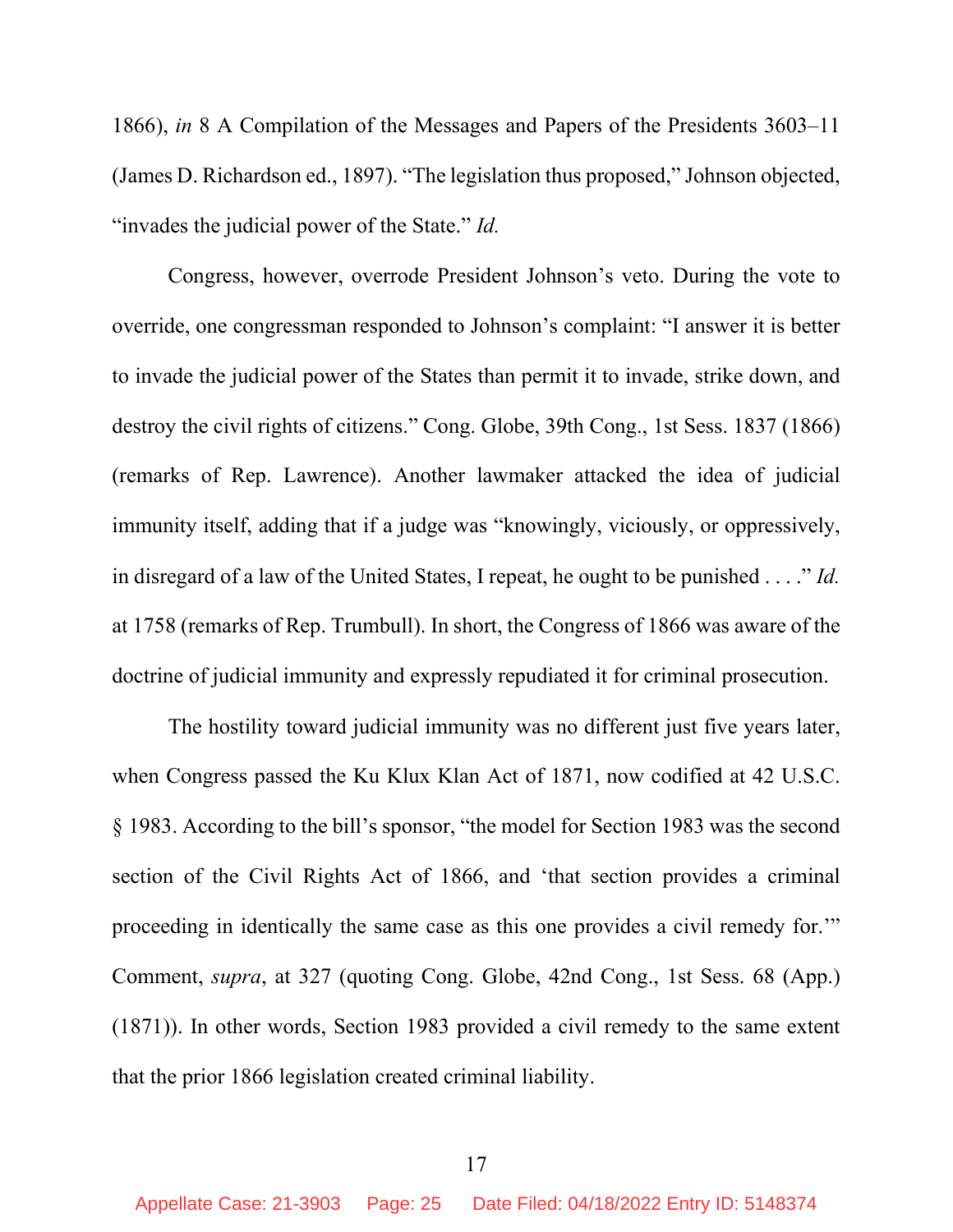The provision of a civil remedy against state judges—with no immunity defense—was unsurprising given the shared view that "local judges in the former Confederate states [were] despots prone to violate the rights of Republicans without regard to law or justice." Waters, *supra*, at 467. The more specific aim of the law, at least for state judges, was to put a stop to "the use of harassing litigation and unjust prosecution in Southern courts meant to silence political opponents or chase them from the state." *Id.* 

To that end, multiple lawmakers emphatically stated during debate that the proposed law eliminated judicial immunity for civil-rights violations. One lawmaker, for instance, even said that "[u]nder the provisions of this section, every judge in State court . . . will enter upon and pursue the call of official duty with the sword of Damocles suspended over him."[3](#page-25-0) The final language of the bill that would eventually become Section 1983 reflected such sentiments and accordingly had unequivocal terms of liability for state officials, including judges:

*Any* person who, under color of [state law], subjects or causes to be subjected, any citizen of the United States . . . to the deprivation of any

<span id="page-25-0"></span> $3$  Cong. Globe, 42nd Cong., 1st Sess. 365–66 (App.) (1871) (remarks of Rep. Arthur); *see also id.* at 217 (Sen. Thurman questioning, "What is to be the case of the judge? . . . Is he to be liable in an action? . . . It is the language of this bill; for there is no limitation whatsoever on the terms that are employed"); *id.* at 385 (Rep. Hawley stating that "[b]y the first section, in certain cases, the judge of a State court . . . is made liable to a suit in the Federal Court and subject to damages for his decision against a suitor, however honest and conscientious that decision may be  $\ldots$ ").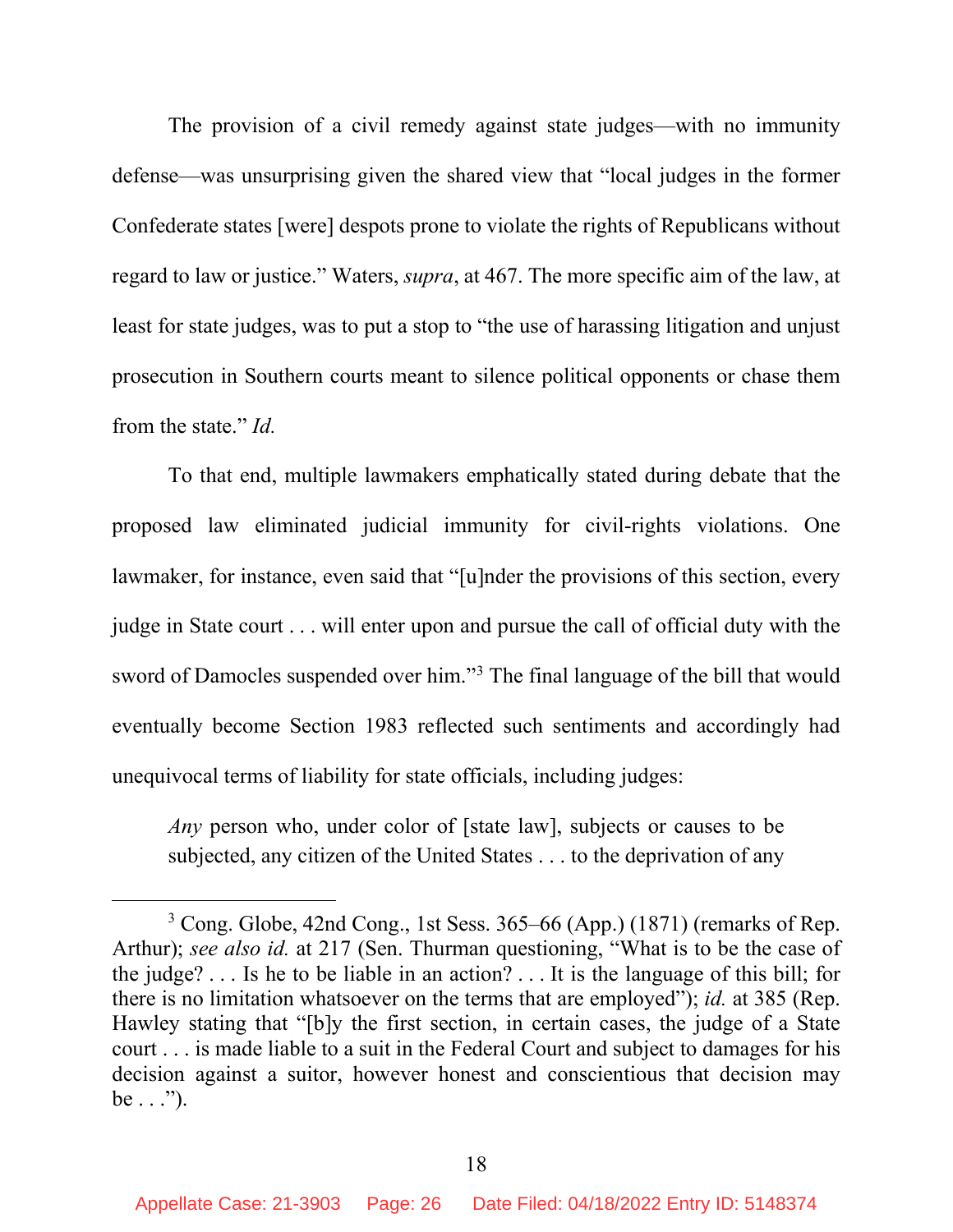rights, privileges, or immunities secured by the Constitution and laws, shall, *any such law, statute, ordinance, regulation, custom, or usage of the State to the contrary notwithstanding*, be liable . . . .

Ku Klux Klan Act of 1871 (emphases added)<sup>[4](#page-26-0)</sup> (codified in revised form at 42 U.S.C. § 1983). The text, along with the intentions behind it, were clear: whatever immunity for state judges existed at common law, it no longer shielded them from civil or criminal liability under federal law.

#### **III. The Supreme Court mistakenly revived judicial immunity for all judges after Congress abrogated it.**

Despite the clarity with which the Reconstruction Congresses spoke, judicial immunity has managed to cling to the fabric of American law. Before the ink dried on Section 1983, the Supreme Court adopted a sweeping view of judicial immunity unmoored from the doctrine's English common-law origins. And in the 1960s and 70s, the Court further cemented the broad reach of the American doctrine, giving rise to the near-absolute immunity that judges enjoy today.

#### **A. The Court mischaracterized judicial immunity as "settled" English doctrine in** *Bradley v. Fisher***.**

Again, in *Brigham*, the Supreme Court took a more historically grounded approach to judicial immunity by adopting the English distinction between inferior

<span id="page-26-0"></span><sup>&</sup>lt;sup>4</sup> An Act to enforce the Provisions of the Fourteenth Amendment to the Constitution of the United States, and for other Purposes, ch. 22, § 1, 17 Stat. 13 (1871).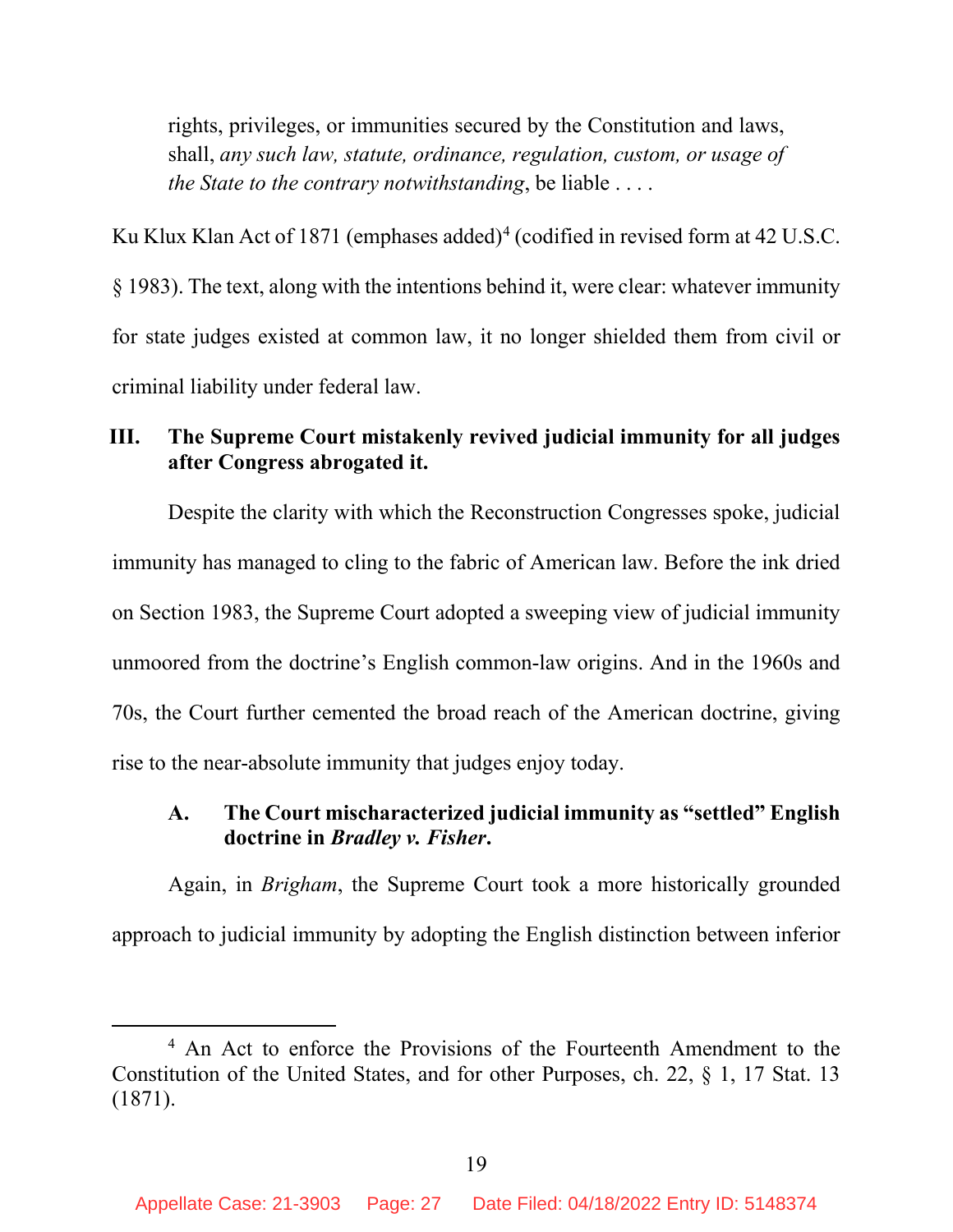and superior courts and limiting immunity for malicious or corrupt acts. But just a few years later, the Supreme Court revisited the doctrine in *Bradley v. Fisher*, 80 U.S. (13 Wall.) 335, 347 (1872). Notably, *Bradley* was not a Section 1983 case, even though it was argued a few months after the statute's passage. But given the Supreme Court's ostensible commitment to interpreting Section 1983 in light of preexisting common-law defenses, the Court's understanding of judicial immunity at common law became an important bellwether for the extent to which state judges would be held accountable under the new statute.

*Bradley* arose from the assassination of President Abraham Lincoln. Joseph Bradley was a defense attorney representing a Confederate spy named John Surratt Jr., who was accused of conspiring with John Wilkes Booth to murder President Lincoln. During the trial, Bradley got into a disagreement with the trial judge, George Fisher, and each accused the other of doling out personal insults and chastisement. Judge Fisher later disbarred Bradley, not only from his court but also from the Supreme Court of the District of Columbia. Bradley thereafter sought a writ of mandamus to overturn his disbarment, which he eventually received from the U.S. Supreme Court in *Ex parte Bradley*, 74 U.S. (7 Wall.) 364 (1868).

After receiving mandamus relief, Bradley filed a second lawsuit, this time against Judge Fisher for money damages. Like the first suit, Bradley again made it to the U.S. Supreme Court. Yet he did not meet the same success. The Court, per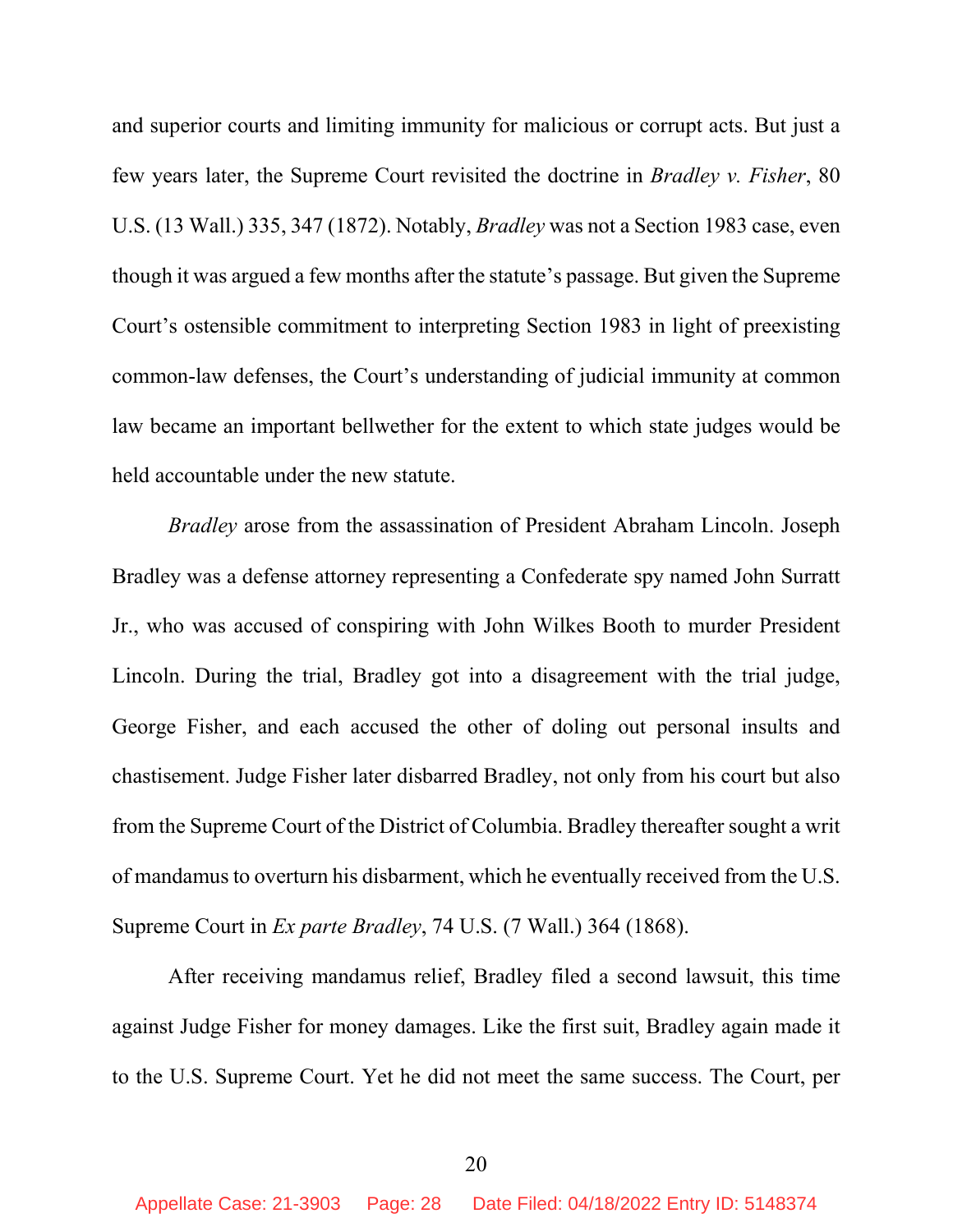Justice Field, held that Judge Fisher could not be held liable for "a judicial act," citing Lord Coke's opinion *Floyd v. Barker* for the proposition that "motives with which [a] judicial act [is] performed" do not affect liability. 80 U.S. at 347–48. In an about-face from *Brigham*, [5](#page-28-0) Justice Field wrote that "the settled doctrine of the English courts" was that judicial immunity protected all judges, inferior and superior, to the same extent and that maliciousness had no relevance to liability. *See id.* at 347.

As shown above in sections I and II, however, a careful examination of judicial immunity's English origins and development demonstrates that the Court misstated the rule. Before *Bradley*, judicial immunity had never protected all judges, at nearly all times, for even the most malicious actions. Under Coke's view, for instance, the judge in *Bradley* would not have been entitled to immunity if he was the judge of an inferior court and his actions were malicious, even though he was arguably performing a judicial function. *See* section I.C., *supra*. Coke likely would have seen *Bradley*'s rule of judicial immunity as overinflated, ignoring not only the important limitations English common law had placed on immunity, *see* section I.C.,

<span id="page-28-0"></span><sup>5</sup> Some scholars explain Justice Field's change of heart from *Brigham* to *Bradley* as characteristically "Fieldian," whereby his "judicial posture became more extreme in the later portion of his tenure on the Supreme Court." Feinman & Cohen, *supra*, at 248. Unlike his opinion in *Bradley*, Field's opinion in *Brigham* was "more temperate, his reliance on precedent greater, and his concern for the consequences of liability less." *Id.*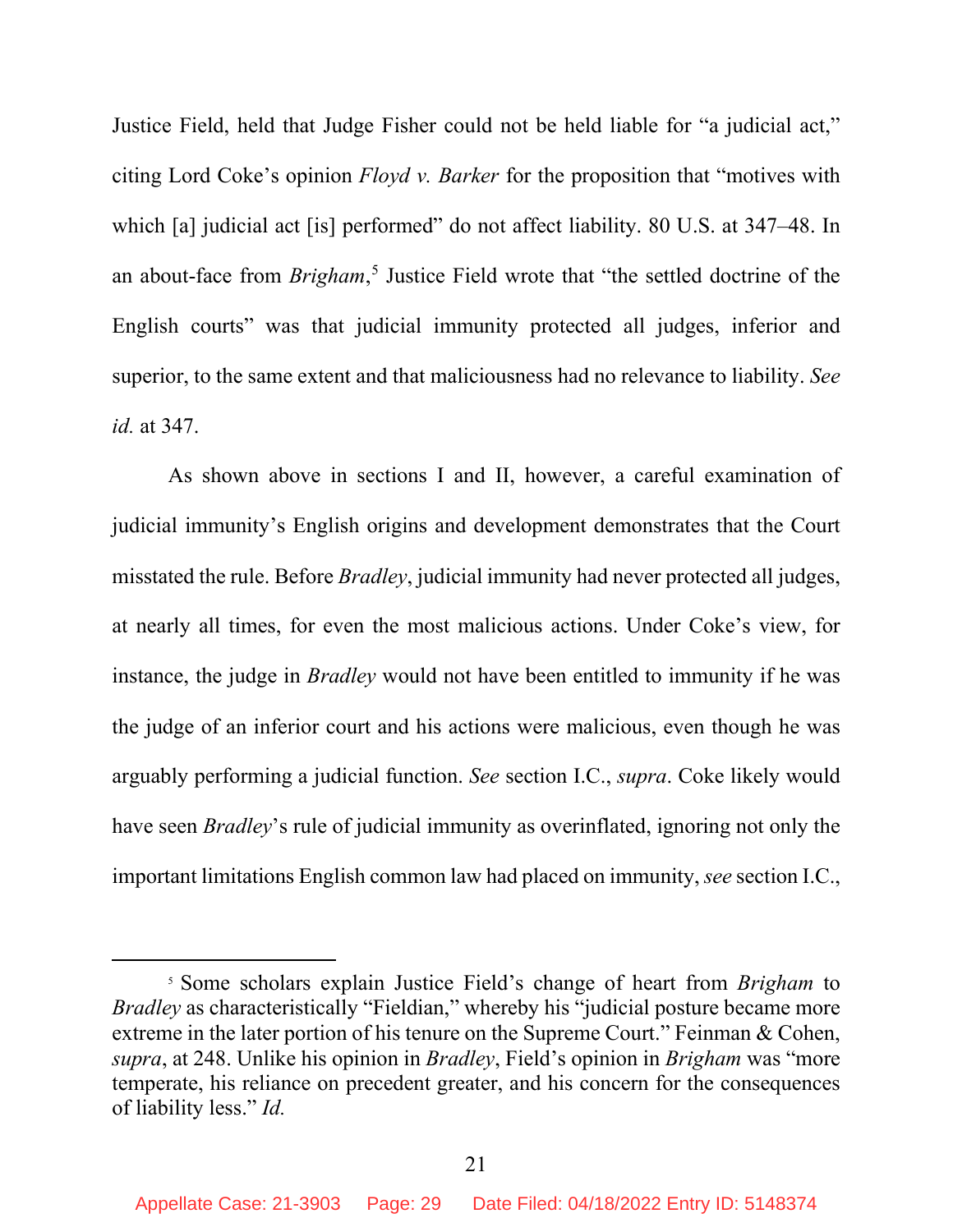*supra*, but also the poor fit the English rule had on a differently structured American court system, *see* section II.A., *supra*. In short, *Bradley*'s historical analysis simply does not hold up.

Further, even if *Bradley* had correctly characterized the English rule, the Court should not have adopted it wholesale. Coke justified judicial immunity by pointing to a court's proximity to the Crown (*i.e.*, the sanctity of the record), which could legally do no wrong in pre-Enlightenment England. In that context, judicial immunity for judges who were exercising royal power was, at the very least, internally consistent. And yet, while the American legal system fundamentally rejected the notion of kingly power and its attendant lack of accountability, *Bradley* did not so much as gesture at this difference, opting instead to grant judges broad and unprecedented immunity that they had never before enjoyed even when they wielded the power of the British Empire's infallible sovereign. The *Bradley* Court's reasoning, then, was both based on a mischaracterization of the history itself and inconsistent with basic tenets of American self-government.

#### **B. The Court wrongly concluded judicial immunity survived Section 1983 in** *Pierson v. Ray***.**

*Bradley*'s missteps did not deter the Supreme Court from building even higher on judicial immunity's shaky historical foundation. Almost a century later, in *Pierson v. Ray*, 386 U.S. 547 (1967), the Court directly considered whether a state judge could assert an immunity defense in a Section 1983 suit. It answered that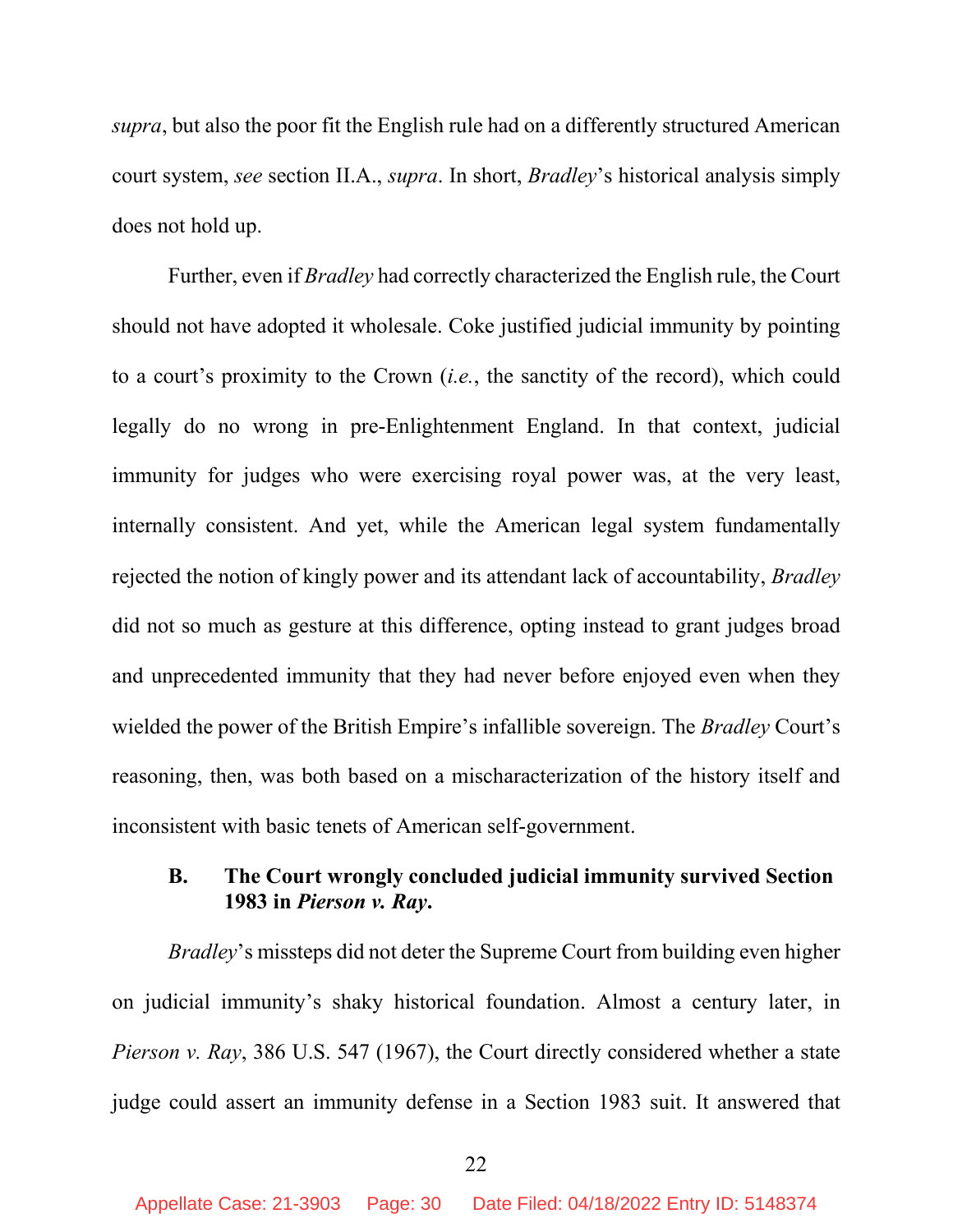question in the affirmative and wrongly doubled down on its near-absolutist approach.

In *Pierson*, the defendant-judge gave the plaintiffs maximum sentences under a breach-of-the peace statute for attempting to integrate a bus terminal. *Id.* at 548– 50. After their convictions were overturned, the plaintiffs sued the judge under Section 1983. Their suit, however, was not predicated on a mere legal error. Because their convictions were "unquestionably contrary" to a recent decision, the plaintiffs' "situation presented an unusually sympathetic case for judicial liability—the conviction was so clearly unfounded as to raise a virtually conclusive presumption of racial prejudice." Don B. Kates, Jr., *Immunity of State Judges Under the Federal Civil Rights Acts:* Pierson v. Ray *Reconsidered*, 65 N.W. L. Rev. 615, 617 (1970).

Despite the questionable circumstances under which the plaintiffs were convicted, the Supreme Court rebuffed their claims, relying on the "solidly established" doctrine of judicial immunity that *Bradley* spoke into existence. *Pierson*, 386 U.S. at 553–54. The Court also quickly dismissed the notion that Section 1983 abolished or otherwise altered the doctrine of judicial immunity, concluding that "[t]he legislative record g[ave] no clear indication" on the matter. *Id.* at 554. It thus affirmed the dismissal of the plaintiffs' claim against the judge.

In a vigorous dissent, Justice Douglas rightly pointed out that both the text and legislative history compelled the opposite conclusion. The majority, Justice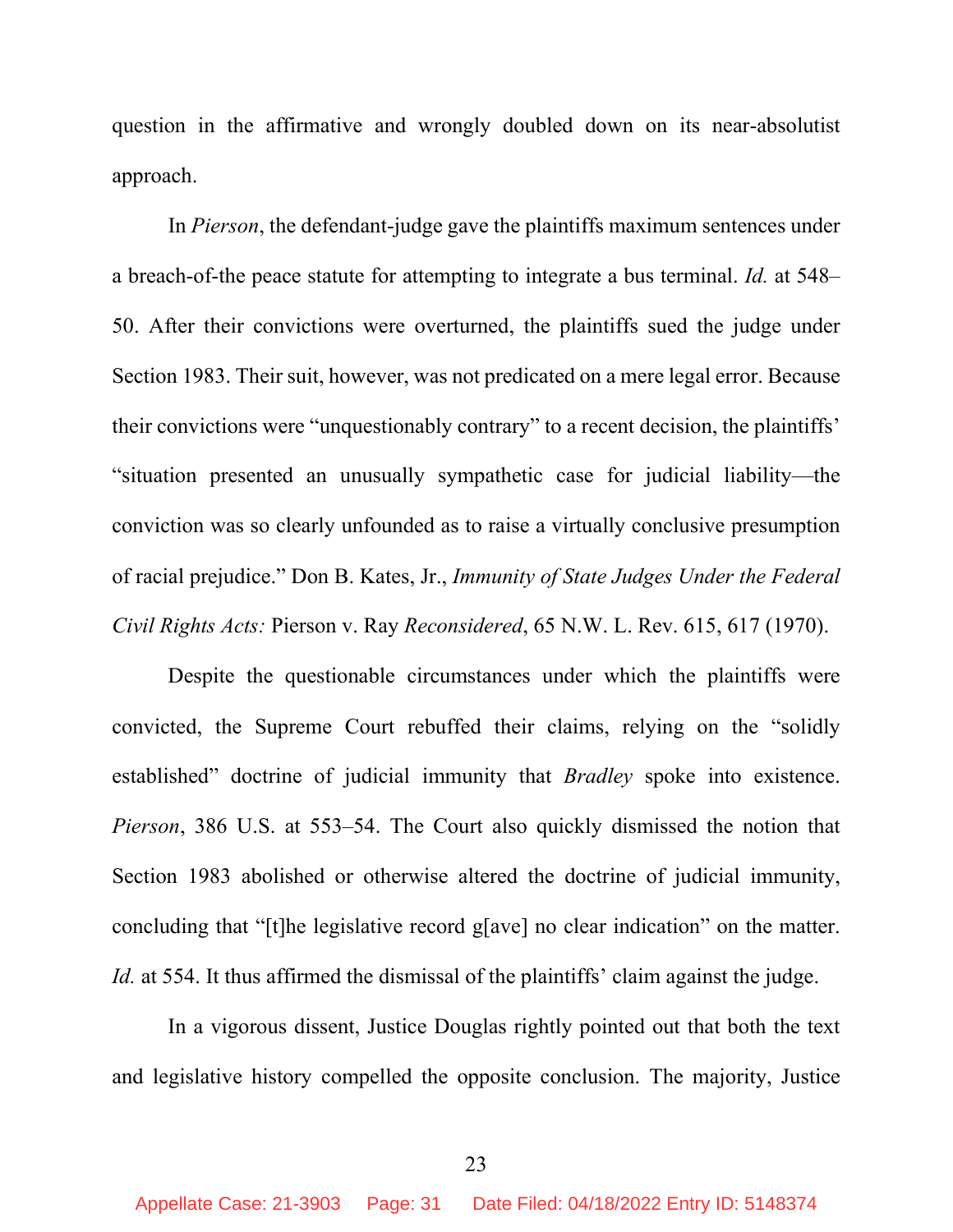Douglas explained, "ignore[d] the fact that every member of Congress who spoke to the issue [of judicial immunity] assumed that the words of the statute meant what they said and that judges would be liable." *Id.* at 561 (Douglas, J., dissenting). And besides, if the *Pierson* majority was truly concerned with Congress's intent regarding the common law at the time Section 1983 was passed, "a legislative inquiry into the subject would have disclosed *Randall v. Brigham*"—with its more cabined view of judicial immunity—"as the leading Supreme Court case," as well as the thoroughly mixed approaches of state courts. *See* Comment, *supra*, at 325– 28. According to Justice Douglas, then, judicial immunity should not have survived the passage of Section 1983, and the *Pierson* majority was wrong to conclude otherwise.

#### **IV. Judge Eighmy's uniquely egregious actions find no protection in either the history of judicial immunity or in its modern reformulation. The doctrine should not be needlessly expanded to cover them.**

As the Rocketts alleged in their complaint below, Judge Eighmy took unprecedented actions against two innocent, non-party children. The district court, in turn, rightly concluded that the Rocketts plausibly pleaded a right to relief based on their unique allegations. That is because Judge Eighmy's "unorthodox" (to put it charitably) method of jailing children (Appellant Br. at 18) has never found shelter in judicial-immunity doctrine—historical or otherwise.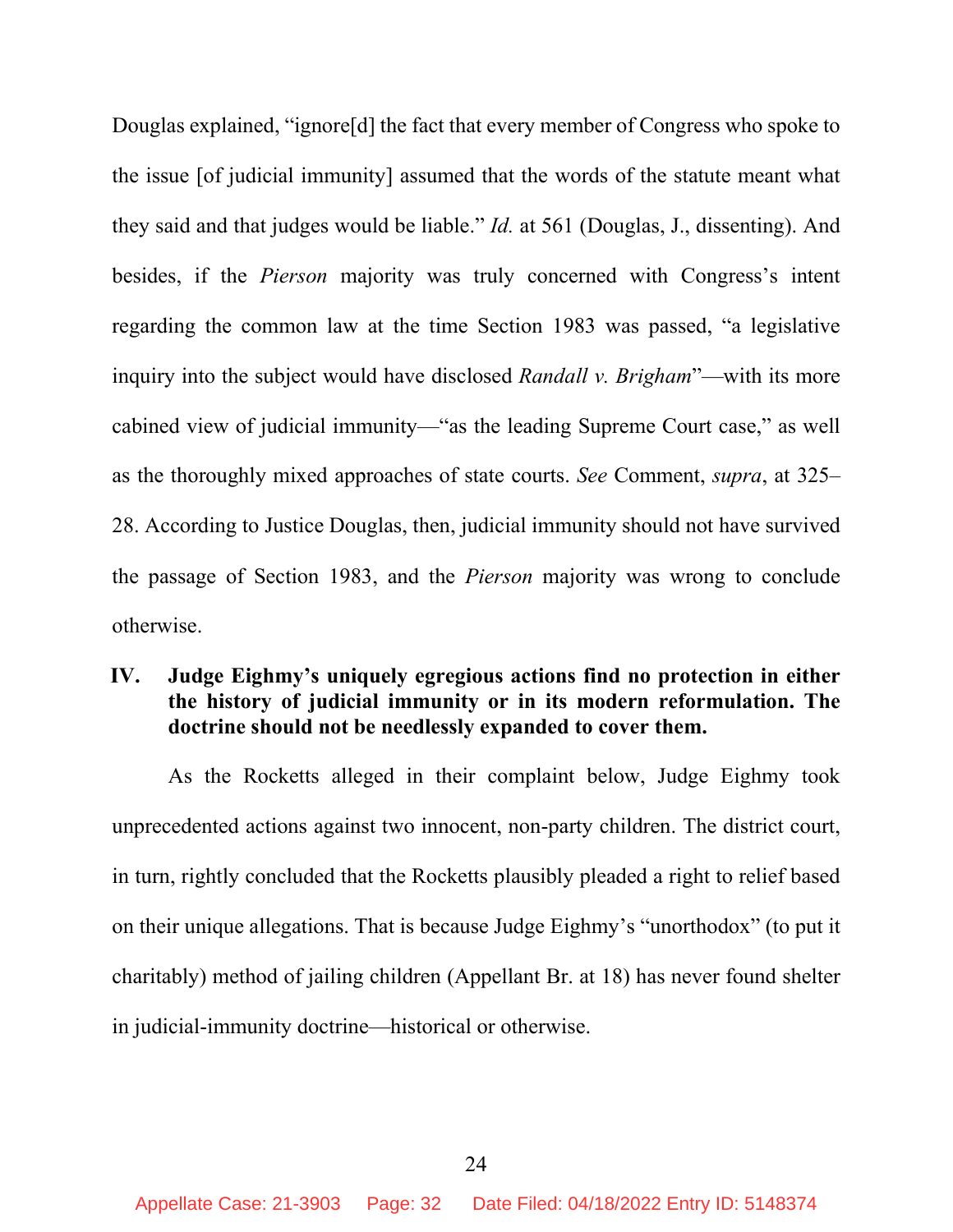Start with the limits originally drawn at common law. The fundamental theory undergirding the early common-law rule—connection to the Crown—has vanished, along with it any plausible theoretical basis for judicial immunity more generally. But even assuming royal perks had any relevance to American law, English common law would still look unfavorably upon Judge Eighmy—an inferior-court judge whose nonjudicial actions can only be explained by maliciousness. *See* section I.C., *supra*. Under the Supreme Court's decision in *Brigham*, too, in which the Court more valiantly tried to adopt the English common law, Judge Eighmy's actions would not have been condoned for the same reasons. *See Brigham*, 74 U.S. (7 Wall.) at 535. More pointedly, though, as a state-court judge who deprived children of their constitutional rights under the First, Fourth, and Fourteenth Amendments, Judge Eighmy would have been unquestionably liable under Section 1983 as originally and correctly understood.

This Court, however, need not reach back in time to affirm the district court's denial of immunity. It need only recognize the limits of judicial immunity—colored by its historical illegitimacy—to conclude that the modern doctrine should not be expanded and contorted to cover Judge Eighmy's actions. As the Supreme Court acknowledges, it has been "quite sparing in [its] recognition of absolute immunity and ha[s] refused to extend it any further than its justification would warrant." *Burns v. Reed*, 500 U.S. 478, 487 (1991) (internal quotations and citations omitted). So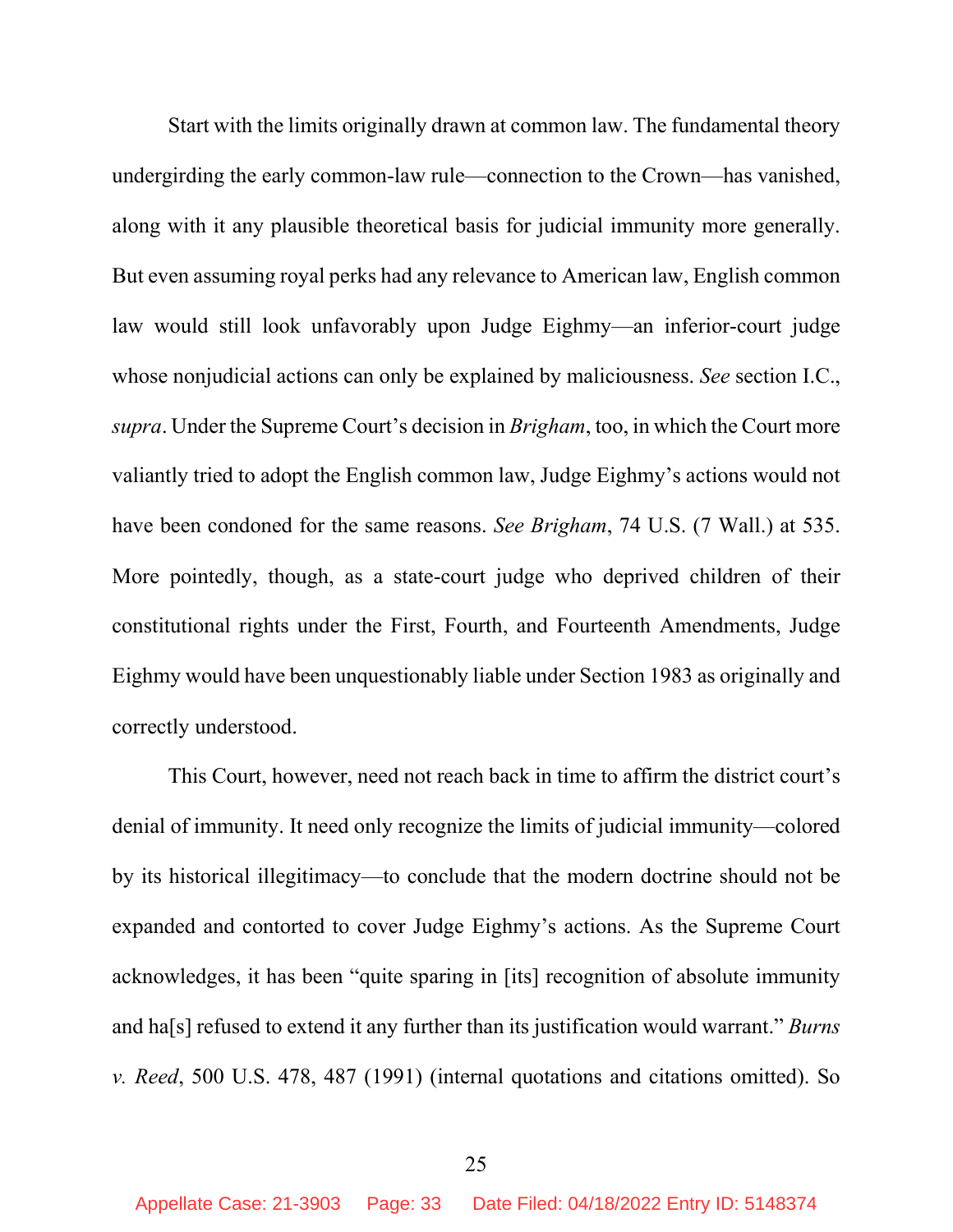when there is "little available evidence suggest [ing] that" certain precedents are "correct as an original matter, the Court should tread carefully before extending [them]." *Garza v. Idaho*, 139 S. Ct. 738, 756 (2019) (Thomas, J., dissenting). Circuit-court judges have accordingly taken care to "resolve questions about the scope of [] precedents in light of and in the direction of the constitutional text and constitutional history." *Free Enter. Fund v. Pub. Co. & Acct. Oversight Bd.*, 537 F.3d 667, 698 (D.C. Cir. 2008) (Kavanaugh, J., dissenting). That's particularly true when, as here, "a faithful reading of precedent shows it is not directly controlling." *Nat'l Lab. Rels. Bd. v. Int'l Ass'n of Bridge, Structural, Ornamental, & Reinforcing Iron Workers, Local 229, AFL-CIO*, 974 F.3d 1106, 1117 (9th Cir. 2020) (Bumatay, J., dissenting).

Cases implicating judicial immunity are often fact intensive, and the line separating judicial from nonjudicial acts has "not [been] perfectly well-defined." *Forrester v. White*, 484 U.S. 219, 225 (1988). Hence the Supreme Court's instruction that courts apply a "functional approach" to the question, leaving lower courts plenty of precedential breathing space to consider the facts of each case. The district court below followed that instruction, cabining its analysis to the "unique" facts of this case—for example, the fact that "there were no judicial proceedings pending that would allow" for the "judicial sanction[s]" Judge Eighmy imposed. In other words, Judge Eighmy's actions were singularly disturbing—judges rarely, if ever, throw off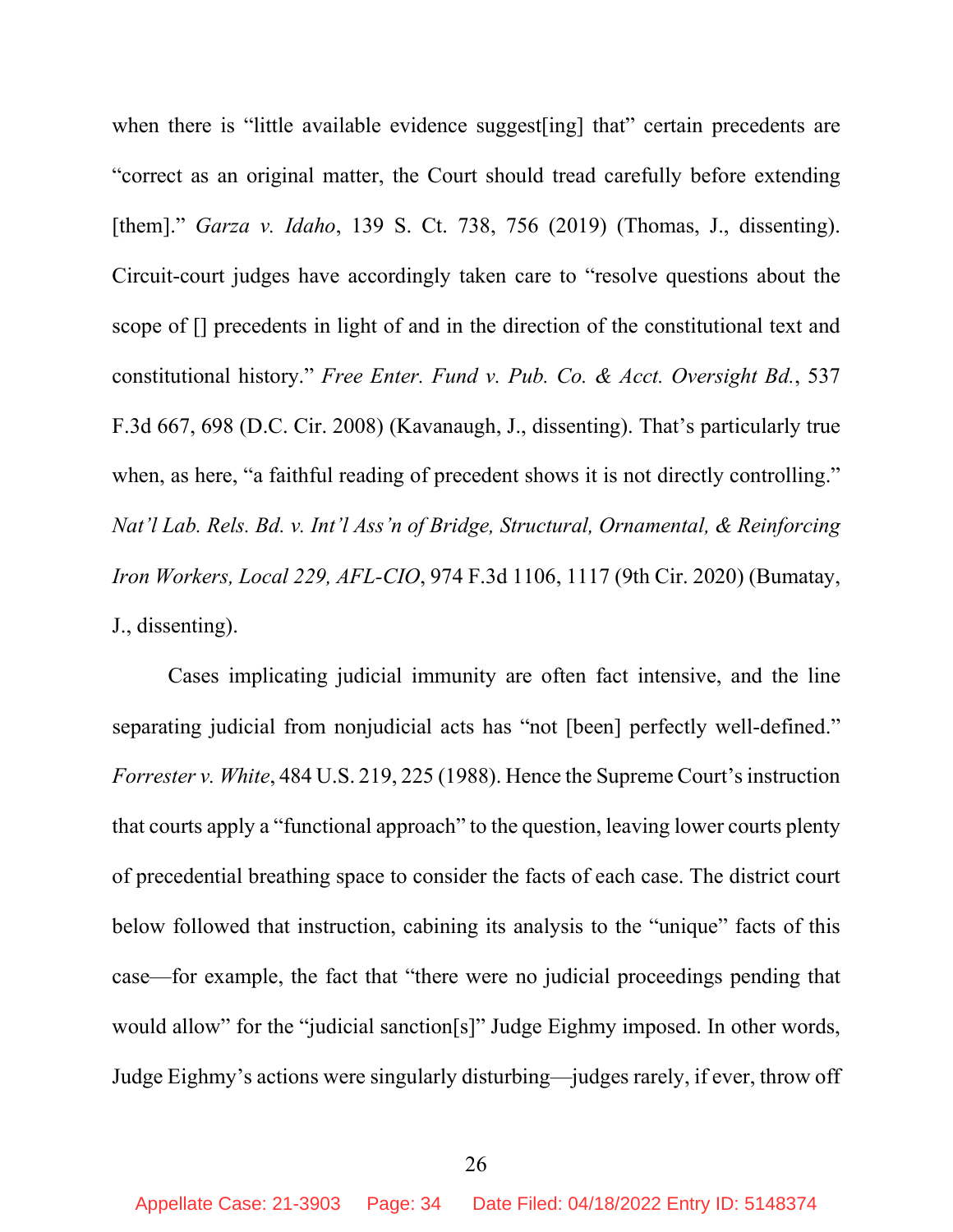all legal restraints on their power to jail children with whom they disagree—and the district court rightly concluded that judicial immunity did not protect Judge Eighmy under these specific circumstances.

This Court can follow the same path here. Judge Eighmy's actions are uniquely appalling. For that reason, Judge Eighmy can prevail only if this Court accepts his invitation to set new precedent that extends beyond what can be reasonably extrapolated from the caselaw. As explained above, the history of judicial immunity casts serious doubt on its doctrinal legitimacy. And only by warping the common law further can Judge Eighmy find shelter in it. The Court should decline Judge Eighmy's invitation to do so.

#### **CONCLUSION**

In its early English days, judicial immunity evolved from a fiction associated with parchment rolls into a limited tool of political preservation wielded by a champion of the common law. And then came the doctrine's Americanization, beset by judicial misapplication and exhumed despite congressional abrogation. While modern judicial immunity is more potent than history suggest it should be, it still has limits. Those limits are set by precedent, and that precedent need not be extended for this set of unique allegations. Holding otherwise would distort the doctrine and mark another notable departure from judicial immunity's historical legitimacy. This Court should accordingly affirm the decision of the district court.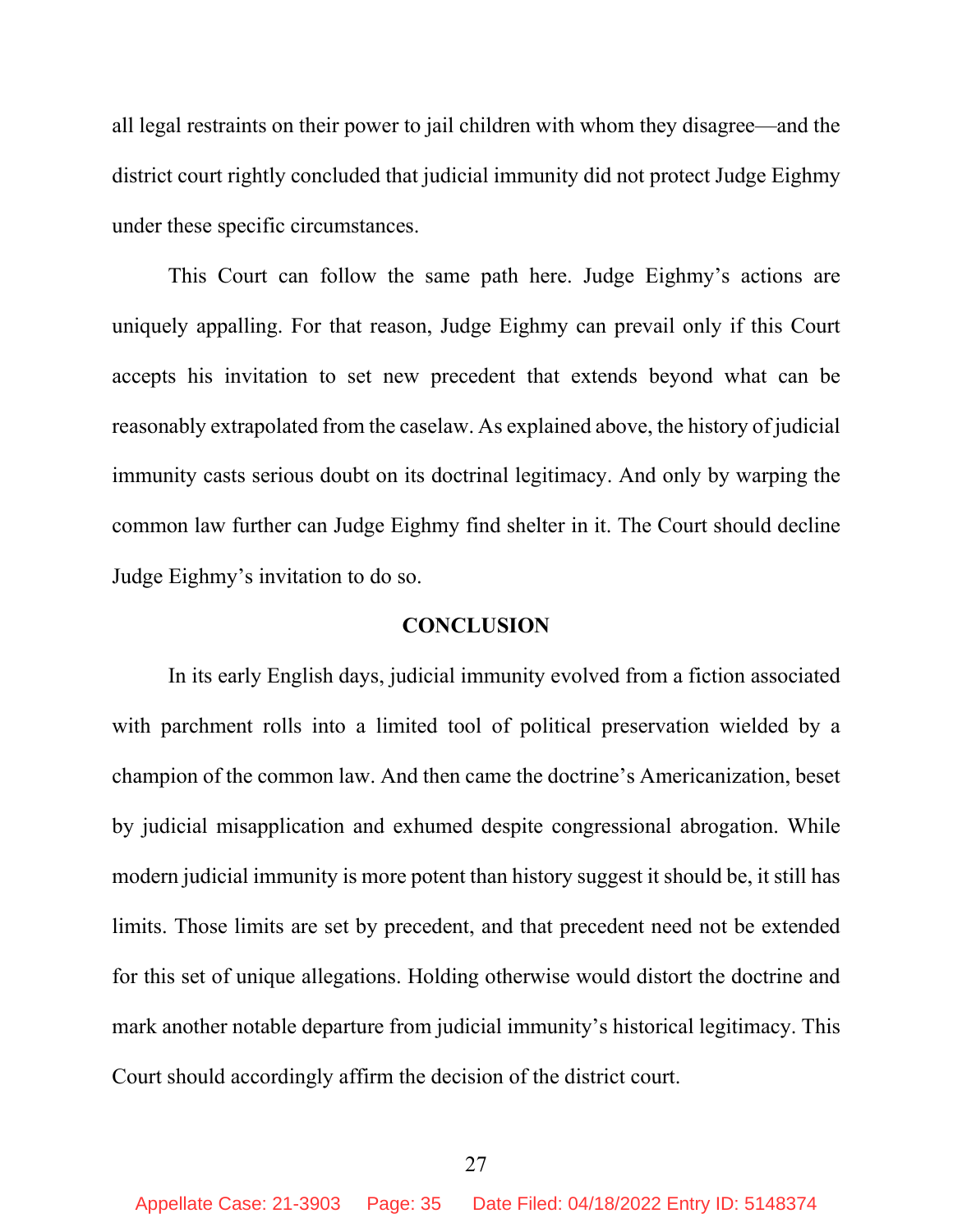Victoria Clark INSTITUTE FOR JUSTICE 816 Congress Ave. Suite 960 Austin, Texas 78701 Phone: (512) 480-5936 Fax: (512) 480-5937 Email: tclark@ij.org

Date: April 18, 2022 Respectfully Submitted,

/s/ Daniel B. Rankin Daniel B. Rankin INSTITUTE FOR JUSTICE 901 N. Glebe Rd. Suite 900 Arlington, VA 22203 Phone: (703) 682-9320 Fax: (703) 682-9321 Email: drankin@ij.org

*Counsel for Amicus Curiae Institute for Justice*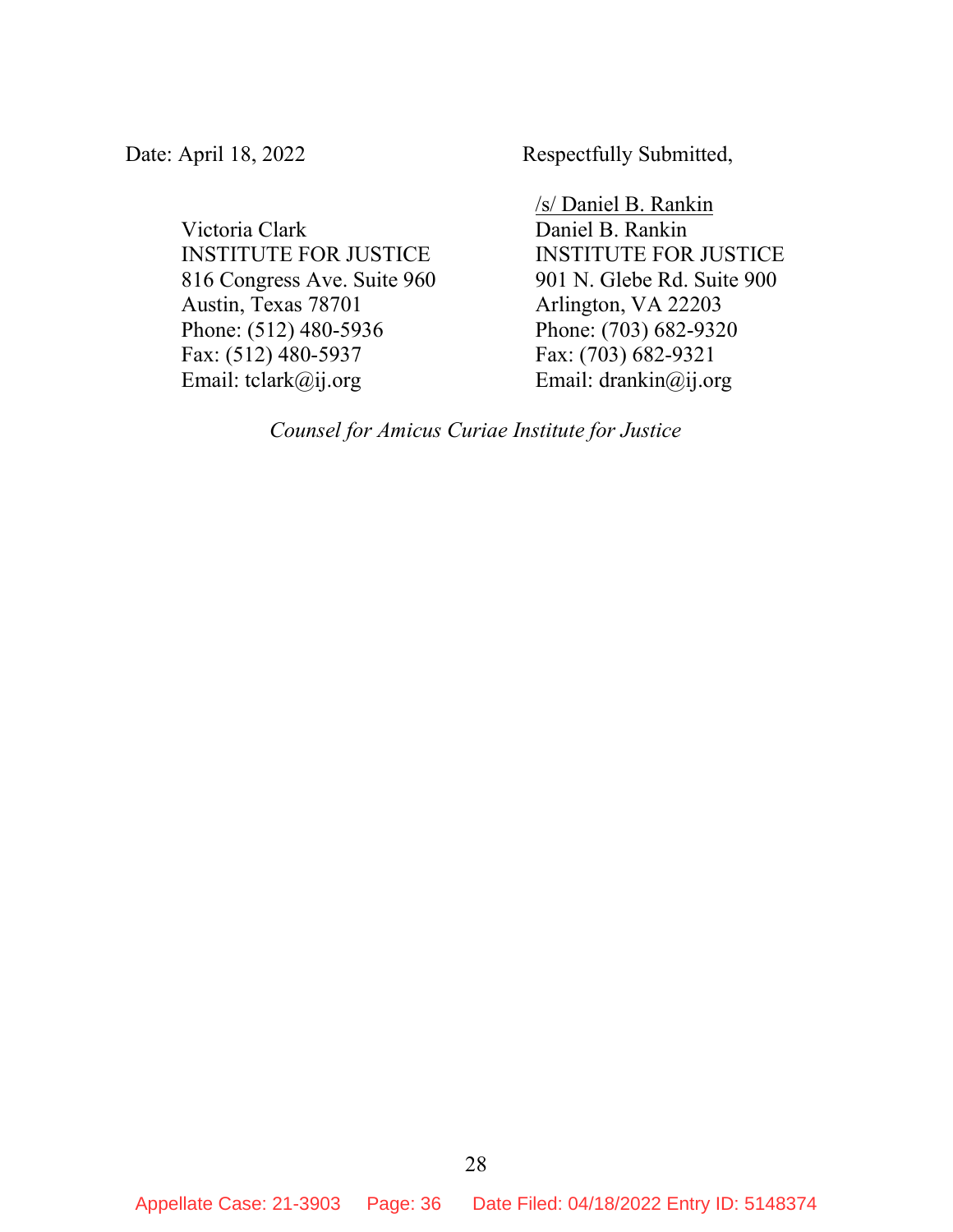#### **CERTIFICATE OF COMPLIANCE**

1. This brief complies with type-volume limits because, excluding the parts of the document exempted by Fed. R. App. P. 32(f) (cover page, disclosure statement, table of contents, table of citations, statement regarding oral argument, signature block, certificates of counsel, addendum, attachments):

 $[X]$  this brief contains 6,467 words.

[ ] this brief uses a monospaced type and contains [*state the number of*] lines of text.

2. This brief complies with the typeface and type style requirements because:

[X] this brief has been prepared in a proportionally spaced typeface using Microsoft Word 365 in 14pt Times New Roman.

[ ] this brief has been prepared in a monospaced typeface using [*state name and version of word processing program*] with [*state number of characters per inch and name of type style*].

3. This document has been scanned for viruses and is virus-free.

Date: April 18, 2022 /s/ Daniel B. Rankin Daniel B. Rankin